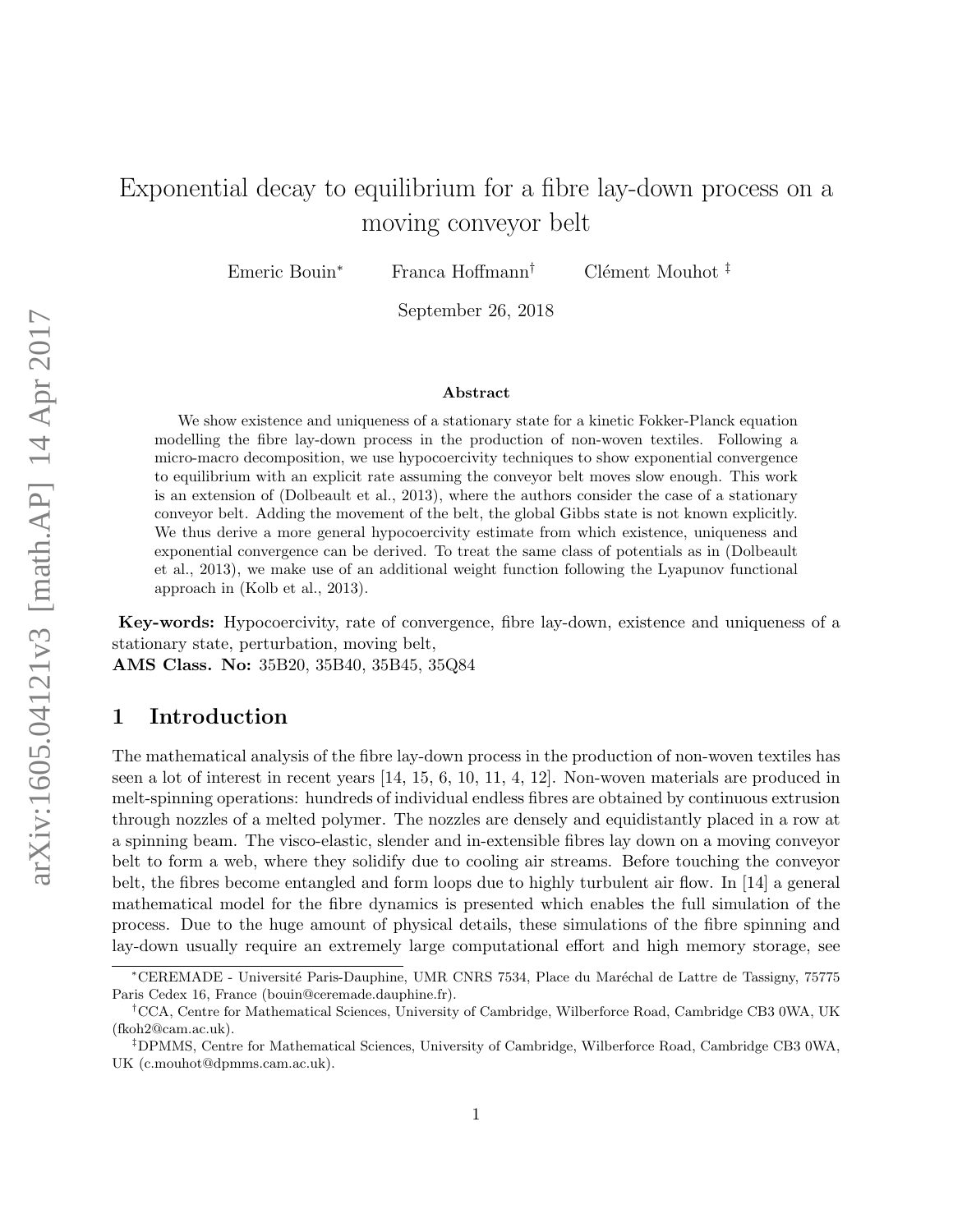[15]. Thus, a simplified two-dimensional stochastic model for the fibre lay-down process, together with its kinetic limit, is introduced in [6]. Generalisations of the two-dimensional stochastic model [6] to three dimensions have been developed by Klar et al. in [10] and to any dimension  $d \geq 2$  by Grothaus et al. in [7].

We now describe the model we are interested in, which comes from [6]. We track the position  $x(t) \in \mathbb{R}^2$  and the angle  $\alpha(t) \in \mathbb{S}^1$  of the fibre at the lay-down point where it touches the conveyor belt. Interactions of neighbouring fibres are neglected. If  $x_0(t)$  is the lay-down point in the coordinate system following the conveyor belt, then the tangent vector of the fibre is denoted by  $\tau(\alpha(t))$ with  $\tau(\alpha) = (\cos \alpha, \sin \alpha)$ . Since the extrusion of fibres happens at a constant speed, and the fibres are in-extensible, the lay-down process can be assumed to happen at constant normalised speed  $||x'_0(t)|| = 1$ . If the conveyor belt moves with constant speed  $\kappa$  in direction  $e_1 = (1, 0)$ , then

$$
\frac{\mathrm{d}x}{\mathrm{d}t} = \tau(\alpha) + \kappa e_1.
$$

Note that the speed of the conveyor belt cannot exceed the lay-down speed:  $0 \leq \kappa \leq 1$ . The fibre dynamics in the deposition region close to the conveyor belt are dominated by the turbulent air flow. Applying this concept, the dynamics of the angle  $\alpha(t)$  can be described by a deterministic force moving the lay-down point towards the equilibrium  $x = 0$  and by a Brownian motion modelling the effect of the turbulent air flow. We obtain the following stochastic differential equation for the random variable  $X_t = (x_t, \alpha_t)$  on  $\mathbb{R}^2 \times \mathbb{S}^1$ ,

$$
\begin{cases} dx_t &= (\tau(\alpha_t) + \kappa e_1) dt, \\ d\alpha_t &= [-\tau^{\perp}(\alpha_t) \cdot \nabla_x V(x_t)] dt + A dW_t, \end{cases}
$$
 (1)

where  $W_t$  denotes a one-dimensional Wiener process,  $A > 0$  measures its strength relative to the deterministic forcing,  $\tau^{\perp} = (-\sin \alpha, \cos \alpha)$ , and  $V : \mathbb{R}^2 \longrightarrow \mathbb{R}$  is an external potential carrying information on the coiling properties of the fibre. More precisely, since a curved fibre tends back to its starting point, the change of the angle  $\alpha$  is assumed to be proportional to  $\tau^{\perp}(\alpha) \cdot \nabla_x V(x)$ . It has been shown in  $[12]$  that under suitable assumptions on the external potential  $V$ , the fibre lay down process (1) has a unique invariant distribution and is even geometrically ergodic (see Remark 1.2). The stochastic approach yields exponential convergence in total variation norm, however without explicit rate. We will show here that a stronger result can be obtained with a functional analysis approach. Our argument uses crucially the construction of an additional weight functional for the fibre lay-down process in the case of unbounded potential gradients inspired by [12, Proposition 3.7].

The probability density function  $f(t, x, \alpha)$  corresponding to the stochastic process (1) is governed by the Fokker-Planck equation

$$
\partial_t f + (\tau + \kappa e_1) \cdot \nabla_x f - \partial_\alpha \left( \tau^\perp \cdot \nabla_x V f \right) = D \partial_{\alpha \alpha} f \tag{2}
$$

with diffusivity  $D = A^2/2$ . We state below assumptions on the external potential V that will be used regularly throughout the paper:

(H1) Regularity and symmetry:  $V \in C^2(\mathbb{R}^2)$  and V is spherically symmetric outside some ball  $B(0, R_V)$ .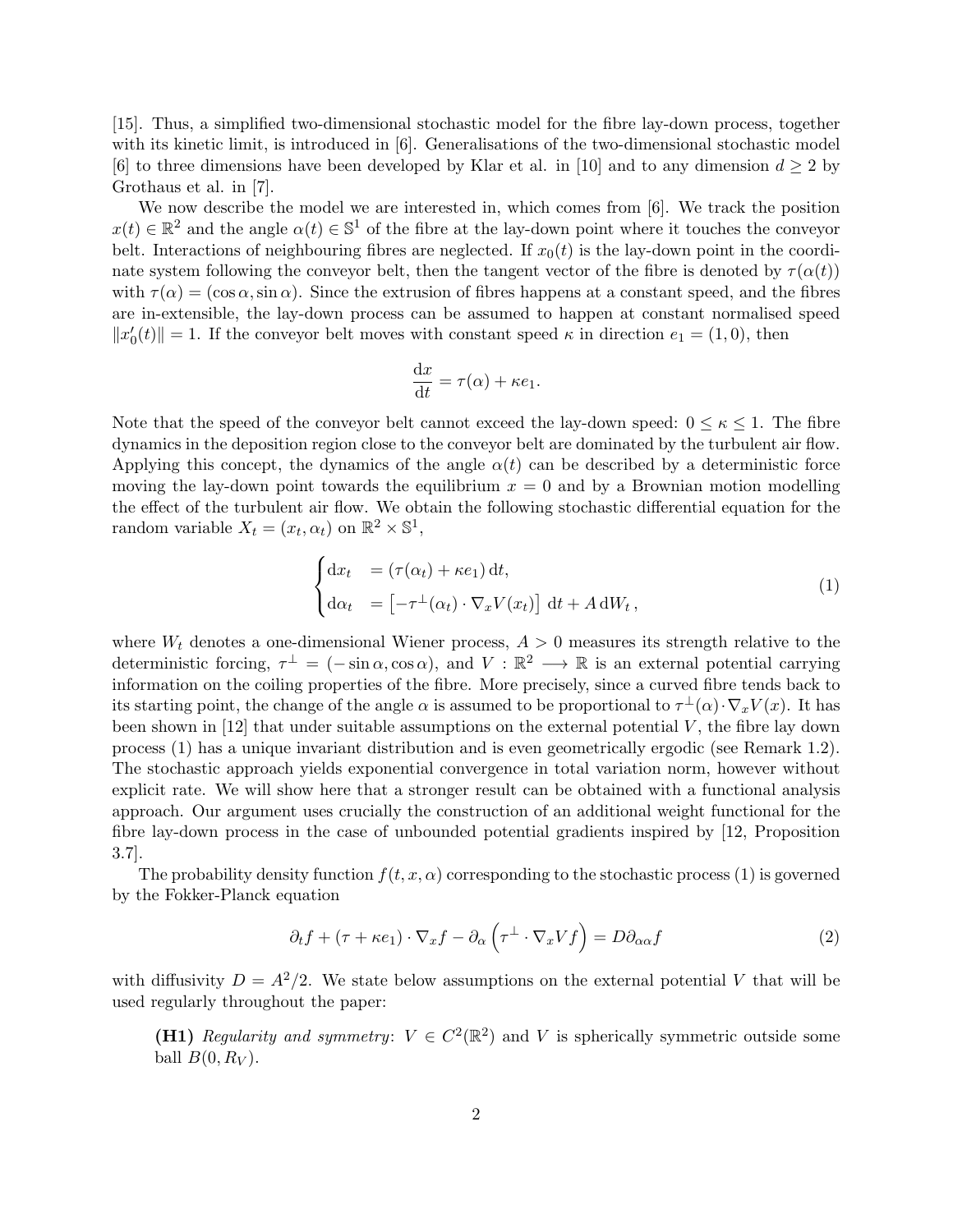(H2) Normalisation:  $\int_{\mathbb{R}^2} e^{-V(x)} dx = 1$ .

(H3) Spectral gap condition (Poincaré inequality): there exists a positive constant  $\Lambda$  such that for any  $u \in H^1(e^{-V} dx)$  with  $\int_{\mathbb{R}^2} u e^{-V} dx = 0$ ,

$$
\int_{\mathbb{R}^2} |\nabla_x u|^2 e^{-V} dx \ge \Lambda \int_{\mathbb{R}^2} u^2 e^{-V} dx.
$$

(H4) Pointwise regularity condition on the potential: there exists  $c_1 > 0$  such that for any  $x \in \mathbb{R}^2$ , the Hessian  $\nabla_x^2 V$  of  $V(x)$  satisfies

$$
|\nabla_x^2 V(x)| \le c_1(1 + |\nabla_x V(x)|).
$$

(H5) Behaviour at infinity:

$$
\lim_{|x|\to\infty}\frac{|\nabla_x V(x)|}{V(x)}=0,\qquad \lim_{|x|\to\infty}\frac{|\nabla_x^2 V(x)|}{|\nabla_x V(x)|}=0\,.
$$

**Remark 1.1.** Assumptions ( $H2-3-4$ ) are as stated in [4]. Assumption ( $H1$ ) assumes regularity of the potential that is stronger and included in that discussed in [4] since  $(H1)$  implies  $V \in W^{2,\infty}_{loc}(\mathbb{R}^2)$ . Assumption (H5) is only necessary if the potential gradient  $|\nabla_x V|$  is unbounded. Both bounded and unbounded potential gradients may appear depending on the physical context, and we will treat these two cases separately where necessary. A typical example for an external potential satisfying assumptions  $(H1-2-3-4-5)$  is given by

$$
V(x) = K \left(1 + |x|^2\right)^{s/2} \tag{3}
$$

for some constants  $K > 0$  and  $s \geq 1$  [5, 12]. The potential (3) satisfies (**H3)** since

$$
\liminf_{|x| \to \infty} (|\nabla_x V|^2 - 2\Delta_x V) > 0,
$$

see for instance  $(17, A.19.$  Some criteria for Poincaré inequalities, page 135. The other assumptions are trivially satisfied as can be checked by direct inspection. In this family of potentials, the qradient  $\nabla_x V$  is bounded for  $s = 1$  and unbounded for  $s > 1$ .

**Remark 1.2.** The proof of ergodicity in [12] assumes that the potential satisfies

$$
\lim_{|x| \to \infty} \frac{|\nabla_x V(x)|}{V(x)} = 0, \qquad \lim_{|x| \to \infty} \frac{|\nabla_x^2 V(x)|}{|\nabla_x V(x)|} = 0, \qquad \lim_{|x| \to \infty} |\nabla_x V(x)| = \infty.
$$
 (4)

Under these assumptions, there exists an invariant distribution  $\nu$  to the fibre lay-down process (1), and some constants  $C(x_0) > 0$ ,  $\lambda > 0$  such that

$$
\|\mathcal{P}_{x_0,\alpha_0}\left(X_t\in\cdot\right)-\nu\|_{TV}\leq C(x_0)e^{-\lambda t},
$$

where  $\lVert \cdot \rVert_{TV}$  denotes the total variation norm. The stochastic Lyapunov technique applied in [12] however does not give any information on how the constant  $C(x_0)$  depends on the initial position  $x_0$ , or how the rate of convergence  $\lambda$  depends on the conveyor belt speed  $\kappa$ , the potential V and the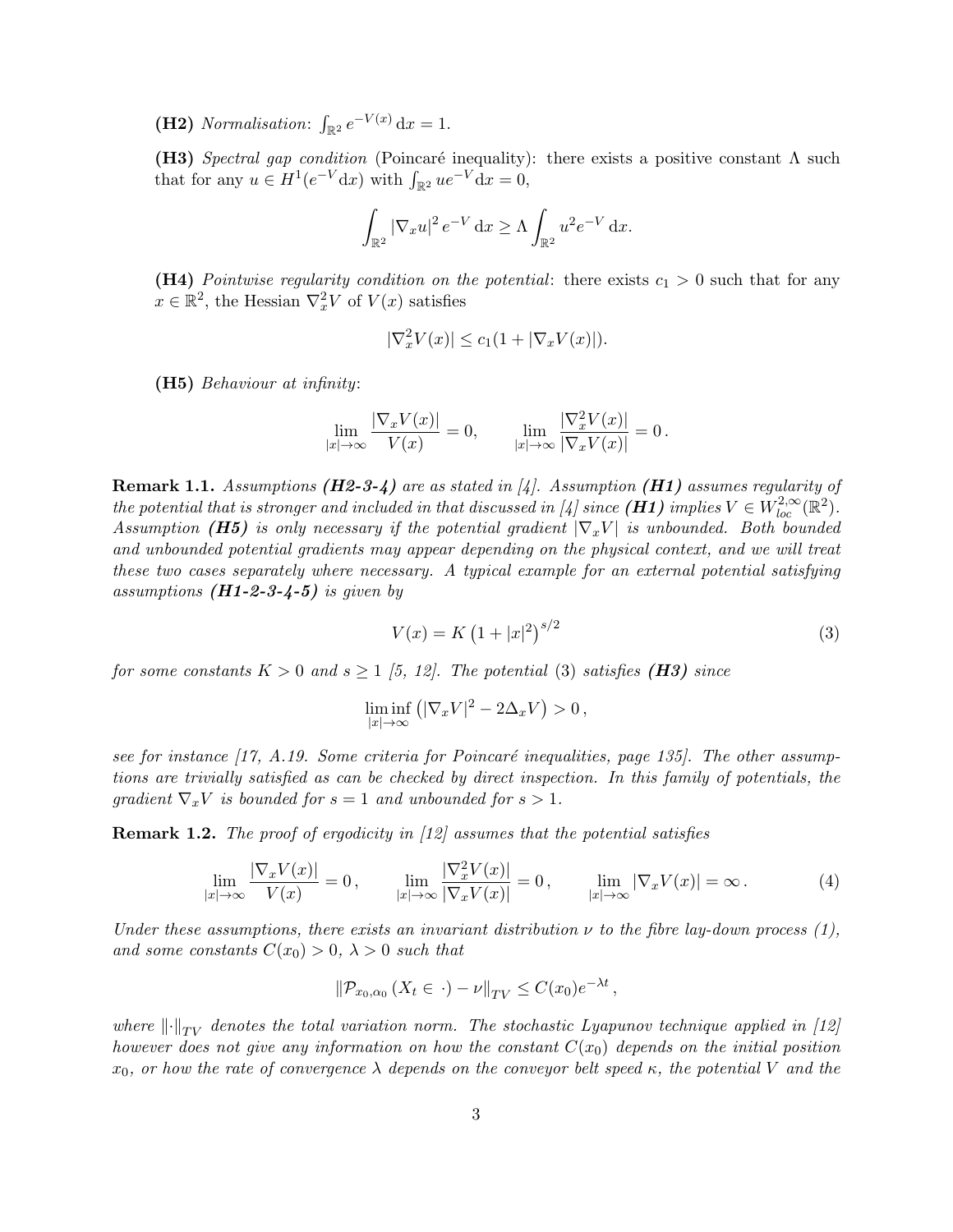noise strength A. This can be achieved using hypocoercivity techniques, proving convergence in a weighted  $L^2$ -norm, which is slightly stronger than the convergence in total variation norm shown in [12]. Conceptually, the conditions  $(4)$  ensure that the potential V is driving the process back inside a compact set where the noise can be controlled. Our framework  $(H1-2-3-4-5)$  is more general than conditions (4) in some aspects (including bounded potential gradient) and more restrictive in others (assuming a Poincaré inequality). The proof in  $[12]$  relies on the strong Feller property which can be translated in some cases into a spectral gap; it also uses hypoellipticity to deduce the existence of a transition density, and concludes via an explicit Lyapunov function argument. With our framework  $(H1-2-3-4-5)$ , and adapting the Lyapunov function argument presented in [12] to control the effect of  $\kappa \partial_{x_1}$ , we derive an explicit rate of convergence in terms of  $\kappa$ , D and V.

To set up a functional framework, rewrite (2) as

$$
\partial_t f = \mathsf{L}_{\kappa} f = (\mathsf{Q} - \mathsf{T}) f + \mathsf{P}_{\kappa} f,\tag{5}
$$

where the collision operator  $Q := D\partial_{\alpha\alpha}$  acts as a multiplicator in the space variable x,  $P_{\kappa}$  is the perturbation introduced by the moving belt with respect to [4]:

$$
\mathsf{P}_{\kappa}f := -\kappa e_1 \cdot \nabla_x f \,,
$$

and the transport operator  $\mathsf T$  is given by

$$
\mathsf{T} f := \tau \cdot \nabla_x f - \partial_\alpha \left( \tau^\perp \cdot \nabla_x V f \right).
$$

We consider solutions to (5) in the space  $L^2(d\mu_{\kappa}) := L^2(\mathbb{R}^2 \times \mathbb{S}^1, d\mu_{\kappa})$  with measure

$$
d\mu_{\kappa}(x,\alpha) = \left(e^{V(x)} + \zeta \kappa g(x,\alpha)\right) \frac{dx \, d\alpha}{2\pi}.
$$

We denote by  $\langle \cdot, \cdot \rangle_{\kappa}$  the corresponding scalar product and by  $\|\cdot\|_{\kappa}$  the associated norm. Here,  $\zeta > 0$ is a free parameter to be chosen later. The construction of the weight  $g$  depends on the boundedness of  $\nabla_x V$ . When it is bounded, no additional weight is needed to control the perturbation, and so we simply set  $g \equiv 0$  in that case. When the gradient is unbounded, the weight is constructed thanks to the following proposition:

**Proposition 1.3.** Assume that V satisfies  $(H1)$  and  $(H5)$  and that

$$
\lim_{|x| \to \infty} |\nabla_x V| = +\infty.
$$

If  $\kappa < 1/3$  holds true, then there exists a function  $g(x, \alpha)$ , a constant  $c = c(\kappa, D) > 0$  and a finite radius  $R = R(k, D, V) > 0$  such that

$$
\forall |x| > R, \forall \alpha \in \mathbb{S}^1, \quad \mathcal{L}_{\kappa}(g)(x,\alpha) \leq -c |\nabla_x V(x)| g(x,\alpha), \tag{6}
$$

where  $\mathcal{L}_{\kappa}$  is defined by

$$
\mathcal{L}_{\kappa}(h) := D\partial_{\alpha\alpha}h + (\tau + \kappa e_1) \cdot \nabla_x h - \left(\tau^{\perp} \cdot \nabla_x V\right)\partial_{\alpha}h - \left(\tau \cdot \nabla_x V\right)h. \tag{7}
$$

The weight g is of the form

$$
g(x,\alpha) := \exp\left(\beta V(x) + |\nabla_x V(x)| \Gamma\left(\tau(\alpha) \cdot \frac{\nabla_x V(x)}{|\nabla_x V(x)|}\right)\right),
$$

where the parameter  $\beta > 1$  and the function  $\Gamma \in C^1([-1,1])$ ,  $\Gamma > 0$  are determined along the proof and only depend on  $\kappa$ .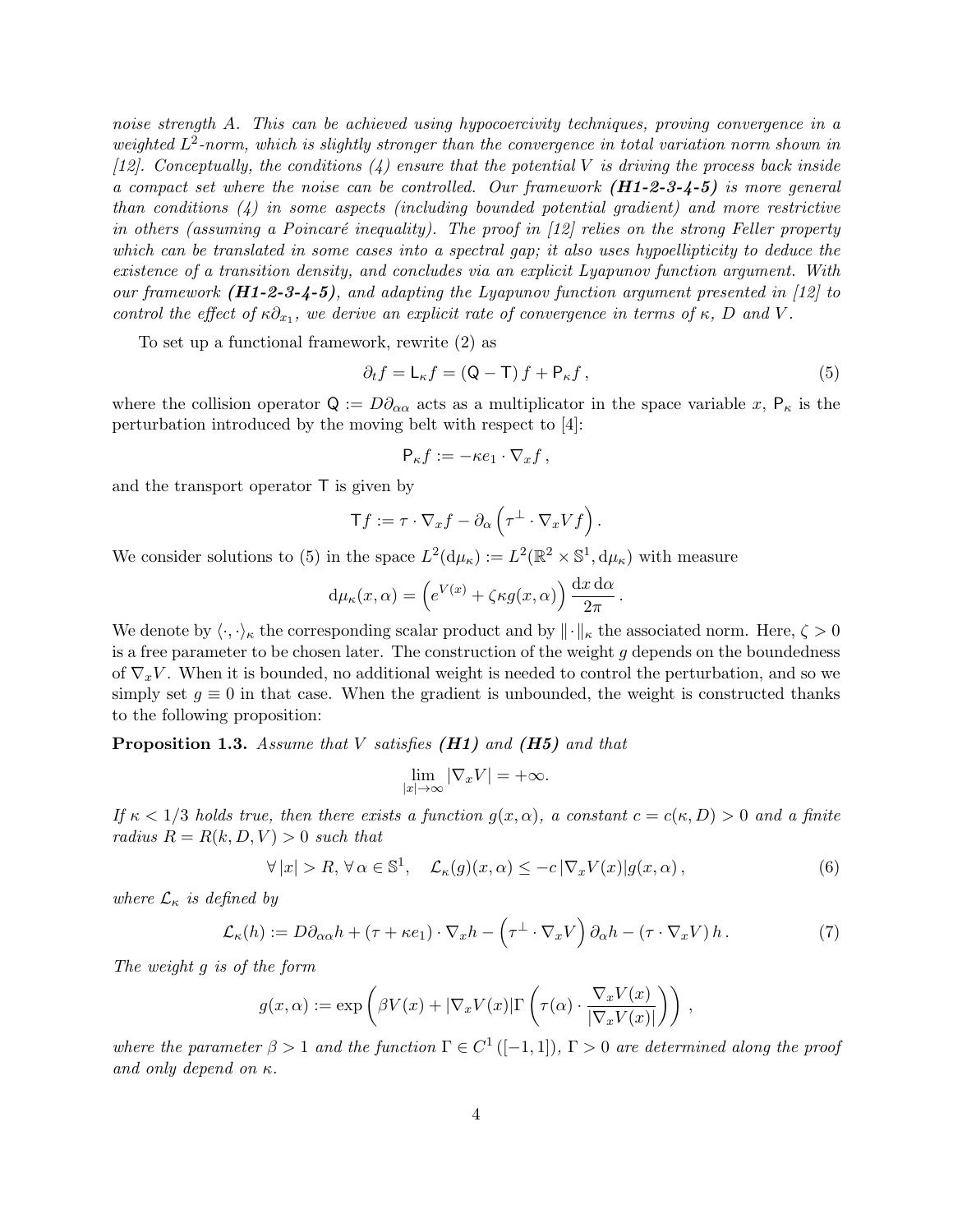We show in Section 3 the existence of such a weight function g under appropriate conditions following ideas from [12].

We denote  $\mathcal{C} := C_c^{\infty}(\mathbb{R}^2 \times \mathbb{S}^1)$ , and define the orthogonal projection  $\Pi$  on the set of local equilibria Ker Q

$$
\Pi f := \int_{\mathbb{S}^1} f \frac{\mathrm{d}\alpha}{2\pi},
$$

and the *mass*  $M_f$  of a given distribution  $f \in L^2(\mathrm{d}\mu_\kappa)$ ,

$$
M_f := \int_{\mathbb{R}^2 \times \mathbb{S}^1} f \frac{dx d\alpha}{2\pi}.
$$

Integrating (2) over  $\mathbb{R}^2 \times \mathbb{S}^1$  shows that the mass of solutions of (2) is conserved over time, and standard maximum principle arguments show that it remains non-negative for non-negative initial data. The collision operator Q is symmetric and satisfies

$$
\forall f \in \mathcal{C}, \quad \langle \mathsf{Q}f, f \rangle_0 = -D \left\| \partial_{\alpha}f \right\|_0^2 \leq 0,
$$

i.e. Q is dissipative in  $L^2(\mathrm{d}\mu_0)$ . Further, we have  $T \Pi f = e^{-V} \tau \cdot \nabla_x u_f$  for  $f \in \mathcal{C}$ , with  $u_f := e^V \Pi f$ , which implies  $\Pi \Pi = 0$  on C. Since the transport operator T is skew-symmetric with respect to  $\langle \cdot , \cdot \rangle_0,$ 

$$
\langle \mathsf{L}_{\kappa} f, f \rangle_0 = \langle \mathsf{Q} f, f \rangle_0 + \langle \mathsf{P}_{\kappa} f, f \rangle_0
$$

for any f in C. In the case  $\kappa = 0$ , if the entropy dissipation  $-\langle Qf, f \rangle_0$  was coercive with respect to the norm  $\|\cdot\|_0$ , exponential decay to zero would follow as  $t \to \infty$ . However, such a coercivity property cannot hold since Q vanishes on the set of local equilibria. Instead, Dolbeault et al. [5] applied a strategy called hypocoercivity (as theorised in [17]) and developed by several groups in the 2000s, see for instance [9, 8, 13, 2, 3]. The full hypocoercivity analysis of the long time behaviour of solutions to this kinetic model in the case of a stationary conveyor belt,  $\kappa = 0$ , is completed in [4]. For technical applications in the production process of non-wovens, one is interested in a model including the movement of the conveyor belt, and our aim is to extend the results in [4] to small  $\kappa > 0$ .

We follow the approach of hypocoercivity for linear kinetic equations conserving mass developed in [5], with several new difficulties. Considering the case  $\kappa = 0$ , Q and T are closed operators on  $L^2(\mathrm{d}\mu_0)$  such that  $Q - T$  generates the  $C_0$ -semigroup  $e^{(Q-T)t}$  on  $L^2(\mathrm{d}\mu_0)$ . When  $\kappa > 0$ , we use the additional weight function  $g > 0$  to control the perturbative term  $P_{\kappa}$  in the case of unbounded potential gradients; and show the existence of a  $C_0$ -semigroup for  $L_{\kappa} = Q - T + P_{\kappa}$  (see Section 4.1). Unless otherwise specified, all computations are performed on the operator core  $\mathcal{C}$ , and can be extended to  $L^2(\mathrm{d}\mu_{\kappa})$  by density arguments.

When  $\kappa = 0$ , the hypocoercivity result in [5, 4] is based on: *microscopic coercivity*, which assumes that the restriction of Q to  $(\text{Ker }Q)^{\perp}$  is coercive, and macroscopic coercivity, which is a spectral gap-like inequality for the operator obtained when taking a parabolic drift-diffusion limit, in other words, the restriction of  $\mathsf{T}$  to Ker Q is coercive. The two properties are satisfied in the case of a stationary conveyor belt:

• The operator Q is symmetric and the Poincaré inequality on  $\mathbb{S}^1$ ,

$$
\frac{1}{2\pi} \int_{\mathbb{S}^1} |\partial_{\alpha} f|^2 \, d\alpha \ge \frac{1}{2\pi} \int_{\mathbb{S}^1} \left( f - \frac{1}{2\pi} \int_{\mathbb{S}^1} f \, d\alpha \right)^2 \, d\alpha,
$$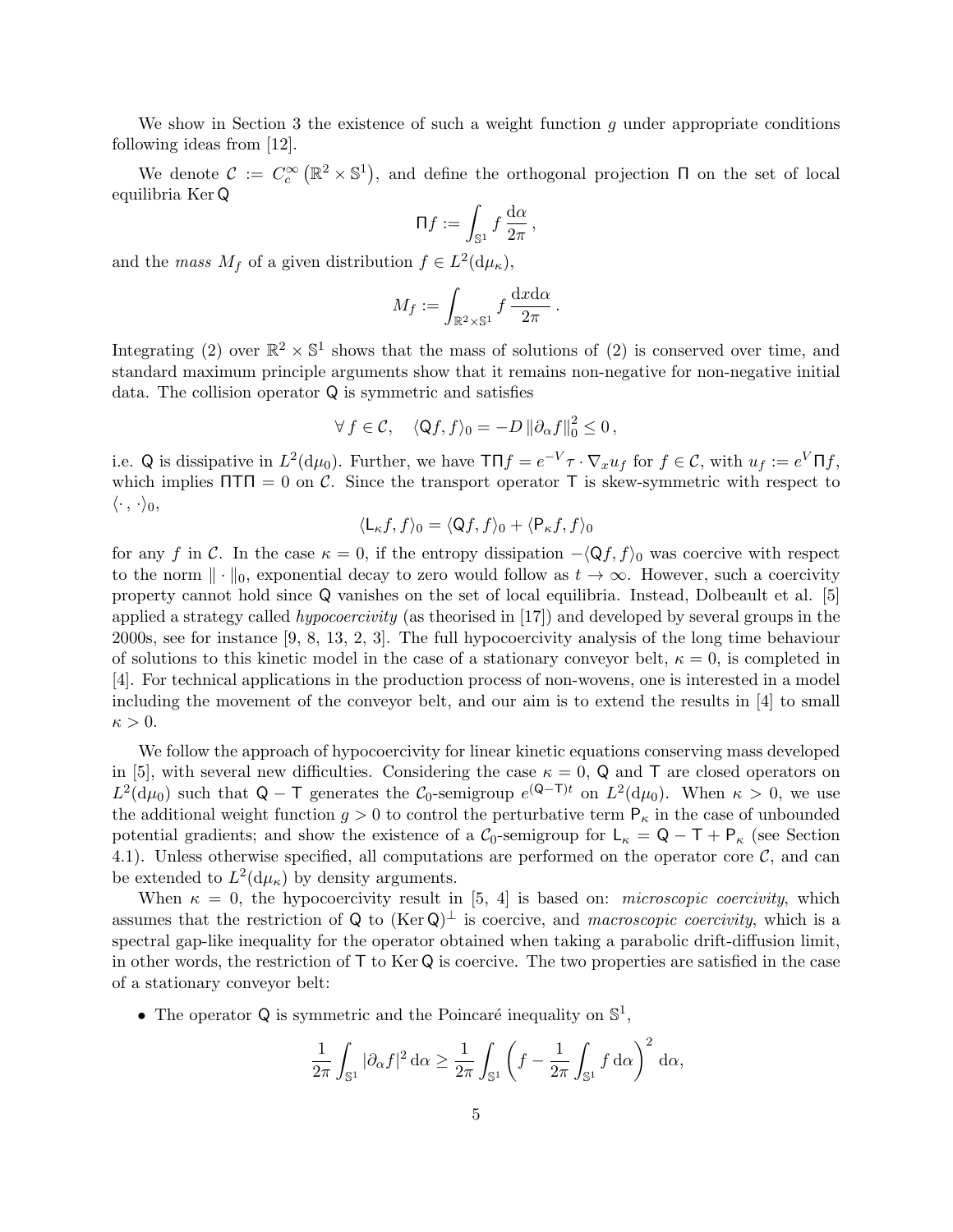implies that  $-\langle Qf, f\rangle_0 \geq D ||(1 - \Pi)f||_0^2$ 2<br>0.

• The operator T is skew-symmetric and for any  $h \in L^2(\mathrm{d}\mu_0)$  such that  $u_h = e^V \Pi h \in$  $H^1(e^{-V}dx)$  and  $\int_{\mathbb{R}^2\times\mathbb{S}^1} h d\mu_0=0$ , (**H3**) implies

$$
\|\mathsf{T} \Pi h\|_0^2 = \frac{1}{4\pi} \int_{\mathbb{R}^2 \times \mathbb{S}^1} e^{-V} |\nabla_x u_h|^2 \, \mathrm{d}x \, \mathrm{d}\alpha \ge \frac{\Lambda}{4\pi} \int_{\mathbb{R}^2 \times \mathbb{S}^1} e^{-V} u_h^2 \, \mathrm{d}x \, \mathrm{d}\alpha = \frac{\Lambda}{2} \, \|\Pi h\|_0^2 \, .
$$

In the case  $\kappa = 0$ , the unique global normalised equilibrium distribution  $F_0 = e^{-V}$  lies in the intersection of the null spaces of T and Q. When  $\kappa > 0$ ,  $F_0$  is not in the kernel of  $P_{\kappa}$  and we are not able to find the global Gibbs state of (5) explicitly. However, the hypocoercivity theory is based on a priori estimates [5] that are, as we shall prove, to some extent stable under perturbation. Our main result reads:

**Theorem 1.4.** Let  $f_{\text{in}} \in L^2(\text{d}\mu_\kappa)$  and let  $(H1-2-3-4-5)$  hold. For  $0 < \kappa < 1$  small enough (with a quantitative estimate) and  $\zeta > 0$  large enough (with a quantitative estimate), there exists a unique non-negative stationary state  $F_{\kappa} \in L^2(\mathrm{d}\mu_{\kappa})$  with unit mass  $M_{F_{\kappa}} = 1$ . In addition, for any solution f of (2) in  $L^2(\mathrm{d}\mu_{\kappa})$  with mass  $M_f$  and subject to the initial condition  $f(t=0) = f_{\text{in}}$ , we have

$$
\left\|f(t,\cdot) - M_f F_{\kappa}\right\|_{\kappa} \le C \left\|f_{\text{in}} - M_f F_{\kappa}\right\|_{\kappa} e^{-\lambda_{\kappa} t},\tag{8}
$$

where the rate of convergence  $\lambda_{\kappa} > 0$  depends only on  $\kappa$ , D and V, and the constant  $C > 0$  depends only on D and V .

In the case of a stationary conveyor belt  $\kappa = 0$  considered in [4], the stationary state is characterised by the eigenpair  $(\Lambda_0, F_0)$  with  $\Lambda_0 = 0$ ,  $F_0 = e^{-V}$ , and so Ker  $\mathsf{L}_0 = \langle F_0 \rangle$ . This means that there is an isolated eigenvalue  $\Lambda_0 = 0$  and a spectral gap of size at least  $[-\lambda_0, 0]$  with the rest of the spectrum  $\Sigma(L_0)$  to the left of  $-\lambda_0$  in the complex plane. Adding the movement of the conveyor belt, Theorem 1.4 shows that  $\text{Ker } L_{\kappa} = \langle F_{\kappa} \rangle$  and the exponential decay to equilibrium with rate  $\lambda_{\kappa}$  corresponds to a spectral gap of size at least  $[-\lambda_{\kappa}, 0]$ . Further, it allows to recover an explicit expression for the rate of convergence  $\lambda_0$  for  $\kappa = 0$  (see Step 5 in Section 2.1). In general, we are not able to compute the stationary state  $F_{\kappa}$  for  $\kappa > 0$  explicitly, but  $F_{\kappa}$  converges to  $F_0 = e^{-V}$  weakly as  $\kappa \to 0$  (see the discussion in Section 5). Let us finally emphasize that a specific contribution of our paper is to introduce two (and not one as in  $[5, 4]$ ) modifications of the entropy: 1) we first modify the *space itself* with the coercivity weight g, then 2) we change the norm with an auxiliary operator following the hypocoercivity approach.

The rest of the paper deals with the case  $\kappa > 0$  and is organised as follows. In Section 2, we prove the main hypocoercivity estimate. This allows us to establish the existence of solutions to (2) using semigroup theory and to deduce the existence and uniqueness of a steady state in Section 4 by a contraction argument. In Section 3, we give a detailed definition of the weight function  $q$  that is needed for the hypocoercivity estimate in Section 2.

### 2 Hypocoercivity estimate

Following [5] we introduce the auxiliary operator

$$
A := (1 + (T\Pi)^*(T\Pi))^{-1}(T\Pi)^*,
$$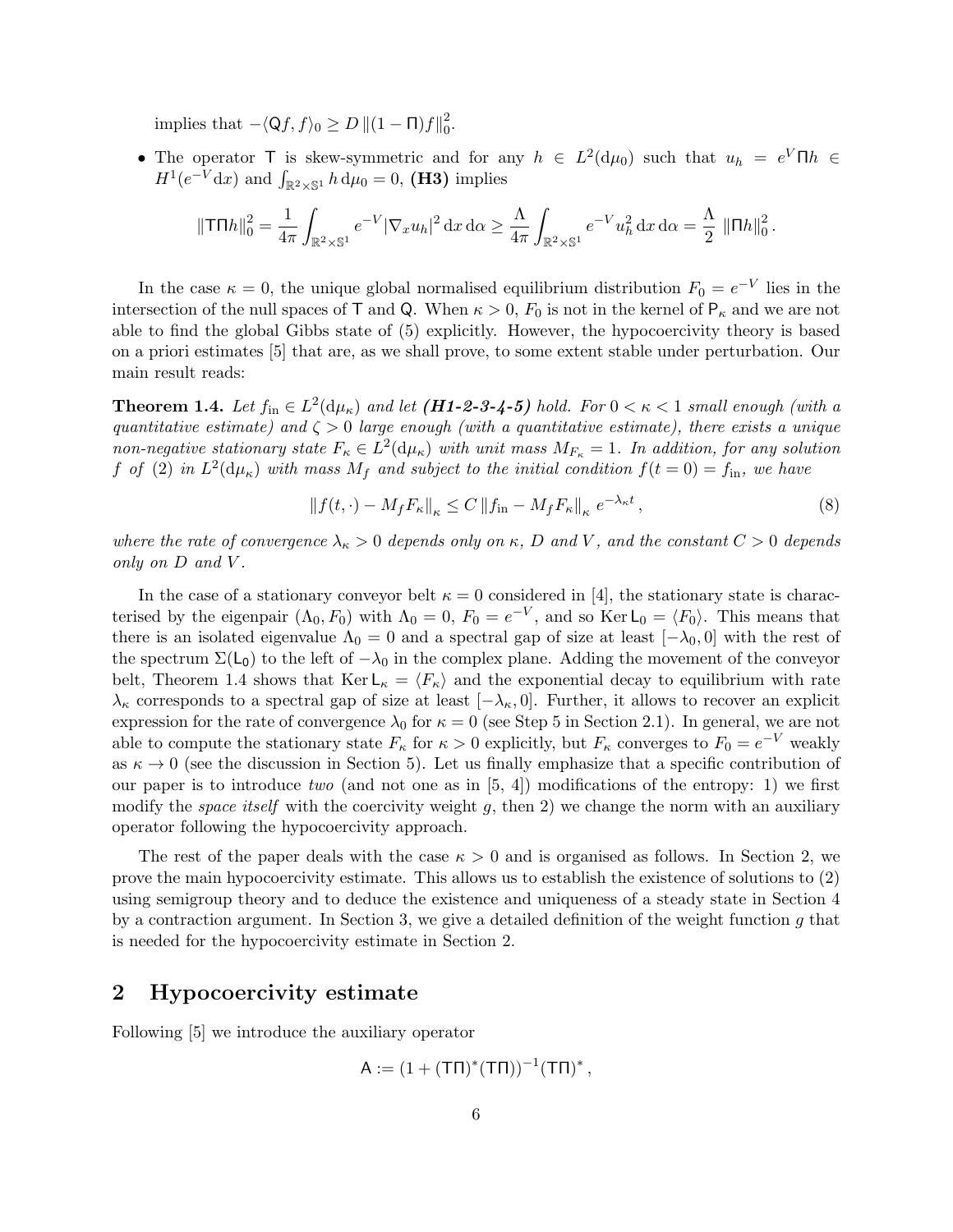and a modified entropy, i.e. a hypocoercivity functional  $G$  on  $L^2(d\mu_{\kappa})$ :

$$
\mathsf{G}[f] := \frac{1}{2} ||f||_{\kappa}^2 + \varepsilon_1 \langle \mathsf{A}f, f \rangle_0, \quad f \in L^2(\mathrm{d}\mu_{\kappa})
$$

for some suitably chosen  $\varepsilon_1 \in (0, 1)$  to be determined later. It follows from [5] that  $|\langle Af, f \rangle_0| \leq ||f||_0^2$ . Also,  $||f||_0^2 \le ||f||_{\kappa}^2$  by construction of  $\mu_{\kappa}$ , and hence  $\mathsf{G}[\cdot]$  is norm-equivalent to  $||\cdot||_{\kappa}^2$ .

$$
\forall f \in L^{2}(\mathbf{d}\mu_{\kappa}), \quad \left(\frac{1-\varepsilon_{1}}{2}\right) \|f\|_{\kappa}^{2} \leq \mathsf{G}[f] \leq \left(\frac{1+\varepsilon_{1}}{2}\right) \|f\|_{\kappa}^{2},\tag{9}
$$

In this section, we prove the following hypocoercivity estimate:

**Proposition 2.1.** Assume that hypothesis (**H1-2-3-4-5**) hold and that  $0 < \kappa < 1$  is small enough (with a quantitative estimate). Let  $f_{\text{in}} \in L^2(\mathrm{d}\mu_\kappa)$  and  $f = f(t, x, \alpha)$  be a solution of (2) in  $L^2(\mathrm{d}\mu_\kappa)$ subject to the initial condition  $f(t = 0) = f_{\text{in}}$ . Then f satisfies the following Grönwall type estimate:

$$
\frac{\mathrm{d}}{\mathrm{d}t}\mathsf{G}[f(t,\cdot)] \le -\gamma_1 \mathsf{G}[f(t,\cdot)] + \gamma_2 M_f^2,\tag{10}
$$

where  $\gamma_1 > 0, \gamma_2 > 0$  are explicit constants only depending on  $\kappa$ , D and V.

Note that the estimate (10) is stronger than what is required for the uniqueness of a global Gibbs state, and represents an extension of the estimate given in [4]. When applied to the difference of two solutions with the same mass, (10) gives an estimate on the exponential decay rate towards equilibrium.

#### 2.1 Proof of Proposition 2.1

Differentiate in time  $G[f]$  to get

$$
\frac{\mathrm{d}}{\mathrm{d}t}\mathsf{G}[f] = \mathsf{D}_0[f] + \mathsf{D}_1[f] + \mathsf{D}_2[f] + \mathsf{D}_3[f],
$$

where the *entropy dissipation functionals*  $D_0$ ,  $D_1$ ,  $D_2$  and  $D_3$  are given by

$$
D_0[f] := \langle Qf, f \rangle_0 - \varepsilon_1 \langle ATTf, \Pi f \rangle_0 - \varepsilon_1 \langle AT(1-\Pi)f, \Pi f \rangle_0
$$
  
+  $\varepsilon_1 \langle TAf, (1-\Pi)f \rangle_0 + \varepsilon_1 \langle AQf, \Pi f \rangle_0$ ,  

$$
D_1[f] := \varepsilon_1 \langle AP_{\kappa}f, \Pi f \rangle_0 + \varepsilon_1 \langle P_{\kappa}^*Af, \Pi f \rangle_0,
$$
  

$$
D_2[f] := \langle P_{\kappa}f, f \rangle_0,
$$
  

$$
D_3[f] := \kappa \zeta \int_{\mathbb{R}^2 \times \mathbb{S}^1} L_{\kappa}(f) fg \frac{dx d\alpha}{2\pi}.
$$

Note that the term  $\langle \mathsf{LA}f, f \rangle_0$  vanishes since it has been shown in [5] that  $\mathsf{A} = \mathsf{TA}$  and hence  $Af \in \text{Ker } Q$ . Further,  $\langle Tf, f \rangle = 0$  since T is skew-symmetric. We estimate the entropy dissipation of the case  $\kappa = 0$  as in [4]:

### # Step 1: Estimation of  $D_0[f]$ .

We will show the boundedness of  $D_0$ , which is in fact the dissipation functional for a stationary conveyor belt. We thus recall without proof in the following lemma some results from [4].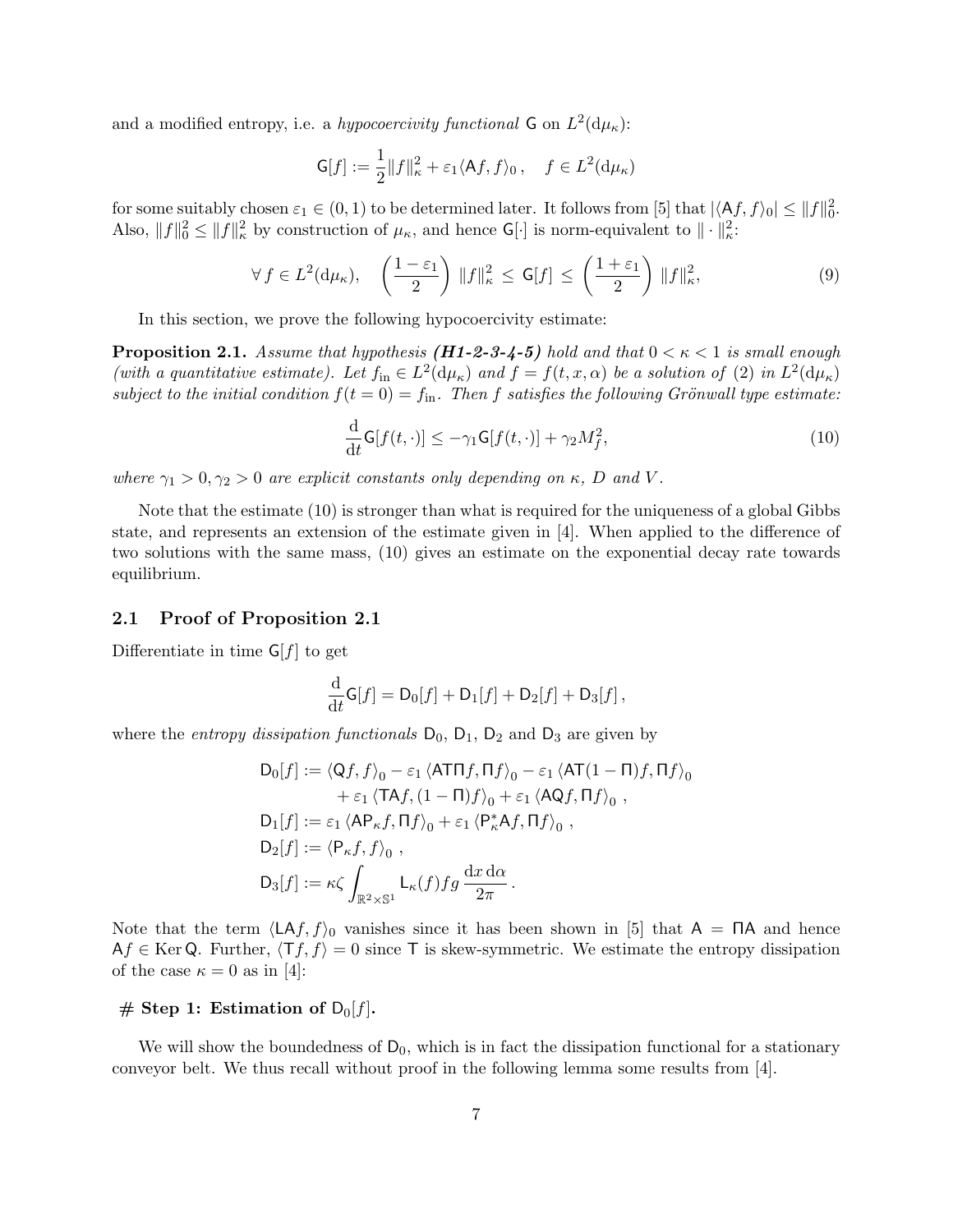**Lemma 2.2** (Dolbeault et al. [4]). The following estimates hold:

$$
\langle Qf, f\rangle_0 \le -\left\|(1-\Pi)f\right\|_0^2, \qquad \left\|\mathbf{AT}(1-\Pi)f\right\|_0 \le C_V \left\|(1-\Pi)f\right\|_0,
$$

$$
\|\mathbf{AQ}f\|_0 \le \frac{D}{2} \left\|(1-\Pi)f\right\|_0, \qquad \left\|\mathbf{TA}f\right\|_0 \le \left\|(1-\Pi)f\right\|_0.
$$

In order to control the contribution  $\langle \mathsf{ATn} f, \mathsf{\Pi} f \rangle_0$  in  $\mathsf{D}_0$ , we note that

$$
\mathsf{AT}\Pi = (1+(\mathsf{T}\Pi)^*\mathsf{T}\Pi)^{-1}(\mathsf{T}\Pi)^*\mathsf{T}\Pi
$$

shares its spectral decomposition with  $(T\Pi)^* T\Pi$ , and by *macroscopic coercivity* 

$$
\langle (\mathsf{T}\Pi)^* \mathsf{T}\Pi f, f \rangle_0 = \|\mathsf{T}\Pi f\|_0^2 = \left\|\mathsf{T}\Pi (f - M_f e^{-V})\right\|_0^2 \ge \frac{\Lambda}{2} \left\|\Pi (f - M_f e^{-V})\right\|_0^2.
$$

Hence,

$$
\langle \mathsf{ATT}f, f \rangle_0 \ge \frac{\Lambda/2}{1 + \Lambda/2} ||\mathsf{\Pi}(f - M_f e^{-V})||_0^2.
$$

Now, recalling Lemma 2.2 and using  $\left\| \Pi(f - M_f e^{-V}) \right\|$ 2  $\binom{2}{0} = ||\Pi f||_0^2 - M_f^2$ , we estimate

$$
D_0[f] \leq (\varepsilon_1 - D) ||(1 - \Pi)f||_0^2 + \varepsilon_1 \lambda_2 ||(1 - \Pi)f||_0 ||\Pi f||_0 - \varepsilon_1 \gamma_2 \left(||\Pi f||_0^2 - M_f^2\right),
$$

with  $\lambda_2 := C_V + D/2 > 0$  and  $\gamma_2 := \frac{\Lambda/2}{1 + \Lambda/2} > 0$ .

### # Step 2: Estimation of  $D_1[f]$ .

We now turn to the entropy dissipation functional  $D_1$ , which we will estimate using elliptic regularity. Instead of bounding  $AP_{\kappa}$ , we apply an elliptic regularity strategy to its adjoint, as for  $\mathsf{AT}(1-\mathsf{\Pi})$  in [4]. Let  $f \in L^2(\mathsf{d}\mu_0)$  and define  $h := (1 + (\mathsf{TT})^* \mathsf{TT} \mathsf{\Pi})^{-1} f$  so that  $u_h = e^V \mathsf{\Pi} h$  satisfies

$$
\Pi f = e^{-V}u_h + \Pi T^*T (e^{-V}u_h) = e^{-V}u_h - \frac{1}{2}\nabla_x \cdot (e^{-V}\nabla_x u_h).
$$

We have used here the fact that in the space  $L^2(\mathrm{d}\mu_0)$ :

$$
\begin{cases}\n\mathsf{T} = \tau \cdot \nabla_x - \partial_\alpha \left[ \left( \tau^\perp \cdot \nabla_x V \right) \right], \\
\mathsf{T}^* = -\tau \cdot \nabla_x + \left( \tau^\perp \cdot \nabla_x V \right) \partial_\alpha - \left( \tau \cdot \nabla_x V \right). \n\end{cases}
$$

Then

$$
A^* f = \mathsf{T} \Pi h = e^{-V} \tau \cdot \nabla_x u_h \,,
$$

and since the adjoint for  $\langle \cdot, \cdot \rangle_0$  of the perturbation operator  $P_{\kappa}$  is given by

$$
\mathsf{P}_\kappa^* = -\mathsf{P}_\kappa - \mathsf{P}_\kappa V \,,
$$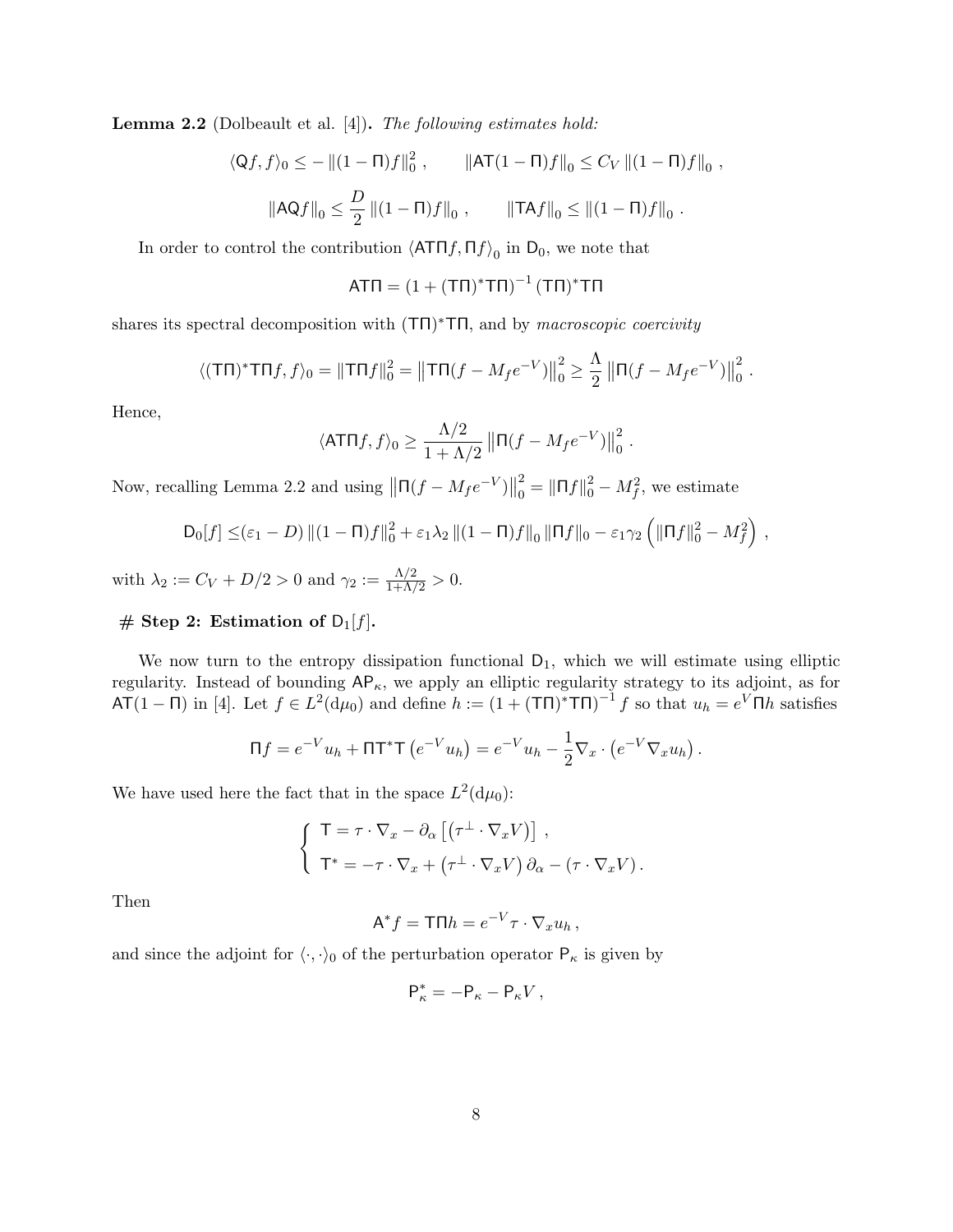it follows that

$$
\begin{split} \|(\mathsf{AP}_{\kappa})^{*} f\|_{0}^{2} &= \left\| \kappa \,\tau \cdot \nabla_{x}(e_{1} \cdot \nabla_{x} u_{h}) e^{-V} \right\|_{0}^{2} \\ &= \frac{\kappa^{2}}{2} \int_{\mathbb{R}^{2} \times \mathbb{S}^{1}} e^{-V} |\tau \cdot \nabla_{x} (e_{1} \cdot \nabla_{x} u_{h})|^{2} \, \mathrm{d} \mu_{0} \\ &= \frac{\kappa^{2}}{2} \int_{\mathbb{R}^{2}} e^{-V} |\nabla_{x} (e_{1} \cdot \nabla_{x} u_{h})|^{2} \, \mathrm{d} x \\ &\leq \frac{\kappa^{2}}{2} \left\| \nabla_{x}^{2} u_{h} \right\|_{L^{2}(e^{-V} \, \mathrm{d} x)}^{2} \\ &\leq \frac{\kappa^{2}}{2} C_{V}^{2} \left\| \Pi f \right\|_{0}^{2} , \end{split}
$$

where in the last inequality we have used an elliptic regularity estimate. This estimate turns out to be a particular case of [4, Proposition 5 and Sections 2-3], where the positive constant  $C_V$  is the same as in Lemma 2.2 reproduced from [4]. This concludes the boundedness of  $AP_{\kappa}$ ,

$$
\|\mathsf{AP}_{\kappa}f\|_{0} \leq \kappa \frac{C_V}{\sqrt{2}} \|\Pi f\|_{0} \leq \kappa \frac{C_V}{\sqrt{2}} \|f\|_{0} \tag{11}
$$

Using a similar approach for the operator  $P_{\kappa}^* A$ , we rewrite its adjoint as

$$
\mathsf{A}^*\mathsf{P}_\kappa f=\mathsf{T}\mathsf{\Pi}\tilde{h}\,,
$$

where we define  $\tilde{h} := (1 + (T\Pi)^* T\Pi)^{-1} P_{\kappa} f$  for a given  $f \in L^2(\mathrm{d}\mu_0)$ , or equivalently

$$
e^{-V}u_{\tilde{h}} - \frac{1}{2}\nabla_x \cdot \left(e^{-V}\nabla_x u_{\tilde{h}}\right) = \Pi \mathsf{P}_{\kappa} f = \mathsf{P}_{\kappa} \Pi f.
$$

Multiplying by  $u_{\tilde{h}}$  and integrating over  $\mathbb{R}^2$ , we have

$$
\|u_{\tilde{h}}\|_{L^{2}(e^{-V} dx)}^{2} + \frac{1}{2} \|\nabla_{x} u_{\tilde{h}}\|_{L^{2}(e^{-V} dx)}^{2} = -\kappa \int_{\mathbb{R}^{2}} \mathbf{e}_{1} \cdot \nabla_{x} (\Pi f) u_{\tilde{h}} dx
$$
  
\n
$$
= \kappa \int_{\mathbb{R}^{2}} (\Pi f) \mathbf{e}_{1} \cdot \nabla_{x} u_{\tilde{h}} dx
$$
  
\n
$$
\leq \kappa \int_{\mathbb{R}^{2}} \left| \nabla_{x} u_{\tilde{h}} e^{-V/2} \right| \left| \Pi f e^{V/2} \right| dx
$$
  
\n
$$
\leq \kappa \left\| \nabla_{x} u_{\tilde{h}} \right\|_{L^{2}(e^{-V} dx)} \|\Pi f\|_{0}
$$
  
\n
$$
\leq \frac{1}{4} \left\| \nabla_{x} u_{\tilde{h}} \right\|_{L^{2}(e^{-V} dx)}^{2} + \kappa^{2} \|\Pi f\|_{0}^{2}
$$

This inequality is a  $H^1(e^{-V} dx) \to H^{-1}(e^{-V} dx)$  elliptic regularity result. Hence,

$$
\|\mathsf{A}^*\mathsf{P}_\kappa f\|_0^2 = \|\mathsf{T}\mathsf{\Pi} h\|_0^2 = \frac{1}{2} \left\|\nabla_x u_{\tilde{h}}\right\|_{L^2(e^{-V} \, \mathrm{d}x)}^2 \leq 2\kappa^2 \|\mathsf{\Pi} f\|_0^2,
$$

and so we conclude

$$
\|\mathsf{P}_{\kappa}^* \mathsf{A} f\|_0 \le \sqrt{2}\kappa \left\|(1-\Pi)f\right\|_0 \le \sqrt{2}\kappa \left\|f\right\|_0. \tag{12}
$$

.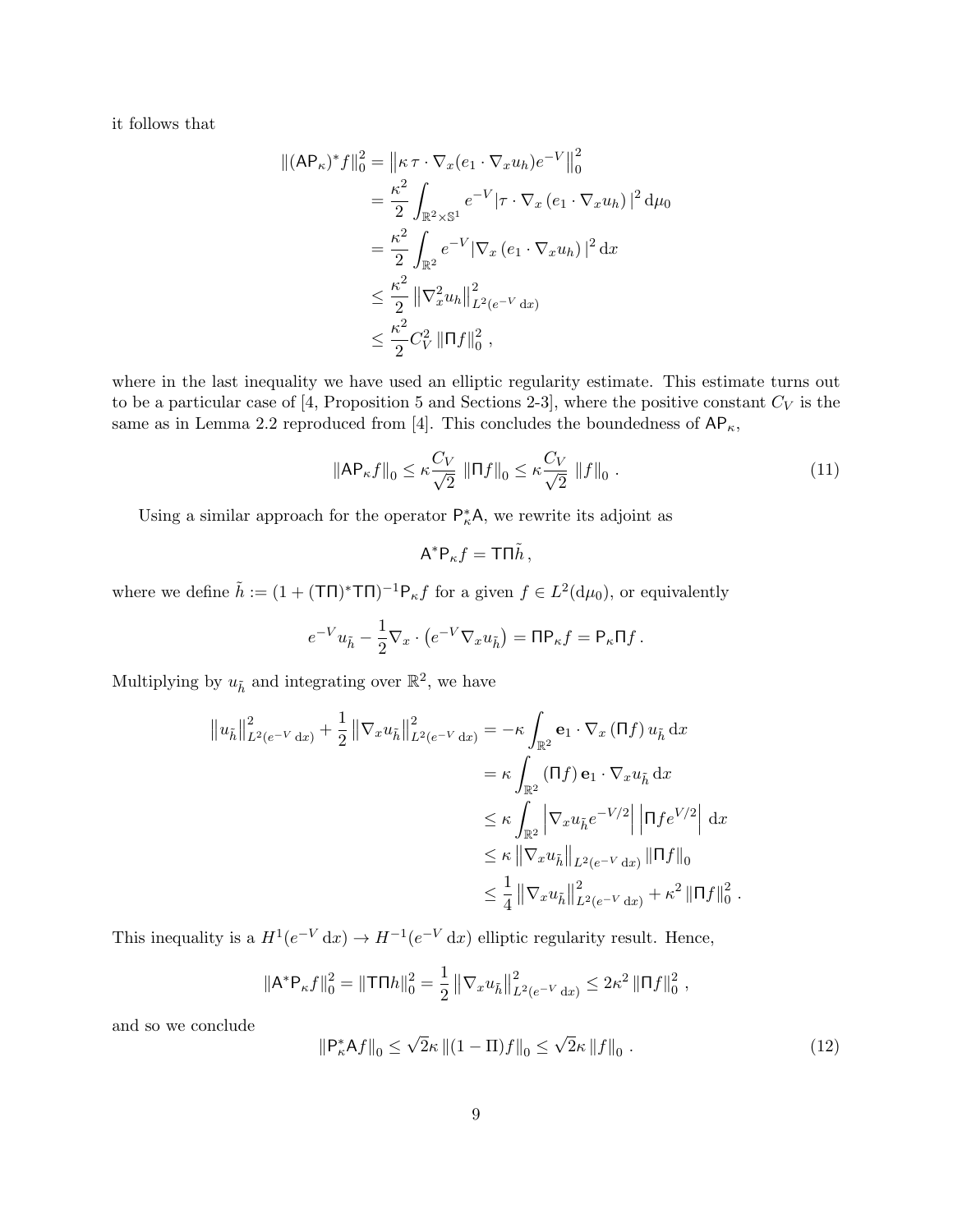Combining (11) and (12), the entropy dissipation functional  $D_1$  is bounded by

$$
\mathsf{D}_1[f] \leq \kappa \varepsilon_1 \left(\frac{C_V}{\sqrt{2}} + \sqrt{2}\right) \|f\|_0^2 = 2\kappa \lambda_1 \|f\|_0^2
$$

,

where we defined  $\lambda_1 := \frac{1}{2} \left( \frac{C_V}{\sqrt{2}} + \right)$ √  $\overline{2}$ .

### $#$  Step 3: Estimation of  $D_2[f]$ .

Using integration by parts, we have

$$
\langle P_{\kappa}f, f \rangle_0 = \frac{\kappa}{2} \int_{\mathbb{R}^2 \times \mathbb{S}^1} \left( e_1 \cdot \nabla_x V \right) f^2 e^V \frac{dx \, d\alpha}{2\pi} \, .
$$

The estimation of this term goes differently depending on the boundedness of  $\nabla_x V$ .

If  $\nabla_x V$  is bounded, we write

$$
\mathsf{D}_2[f] \le |\langle \mathsf{P}_{\kappa}f, f \rangle_0| \le \frac{\kappa}{2} ||\nabla_x V||_{\infty} ||f||_0^2 = \frac{\kappa}{2} ||\nabla_x V||_{\infty} ||f||_{\kappa}^2,
$$

where we have used  $||f||_{\kappa} = ||f||_0$ , since  $g \equiv 0$ .

Assume now that  $|\nabla_x V| \to \infty$  as  $|x| \to \infty$ . Thanks to the choice of g, we have the estimate

$$
\mathsf{D}_2[f] \le |\langle \mathsf{P}_{\kappa}f, f \rangle_0| \le \frac{\kappa}{2} \int_{\mathbb{R}^2 \times \mathbb{S}^1} |\nabla_x V| f^2 e^V \frac{dx \, d\alpha}{2\pi} \le \frac{\kappa}{2} C_3 \int_{\mathbb{R}^2 \times \mathbb{S}^1} f^2 g \, \frac{dx \, d\alpha}{2\pi},\tag{13}
$$

with

$$
C_3 := \sup_{x \in \mathbb{R}^2} \left( |\nabla_x V| e^V g^{-1} \right),
$$

which is finite by  $(H5)$ .

# # Step 4: Estimation of  $D_3[f]$ .

We start by recalling that this estimate is only relevant when  $\nabla_x V$  is unbounded. Indeed, in the opposite case,  $D_3[f] = 0$  since  $g \equiv 0$  by definition. By the identity

$$
\int_{\mathbb{R}^2 \times \mathbb{S}^1} \mathsf{L}_{\kappa}(f) f g \, dx \, d\alpha = \frac{1}{2} \int_{\mathbb{R}^2 \times \mathbb{S}^1} \mathcal{L}_{\kappa}(g) f^2 \, dx \, d\alpha - D \int_{\mathbb{R}^2 \times \mathbb{S}^1} |\partial_{\alpha} f|^2 g \, dx \, d\alpha
$$

with  $\mathcal{L}_{\kappa}$  as defined in (7), we have

$$
\mathsf{D}_3[f] \leq \kappa \zeta \left( \frac{1}{2} \int_{\mathbb{R}^2 \times \mathbb{S}^1} \mathcal{L}_{\kappa}(g) f^2 \, \frac{\mathrm{d}x \, \mathrm{d}\alpha}{2\pi} \right). \tag{14}
$$

Proposition 1.3 allows us to control the g-weighted  $L^2$ -norm outside some fixed ball. More precisely, take  $R > 0$  in (6) large enough s.t.  $|\nabla_x V| \ge 1$  for all  $|x| > R$ , then

$$
\int_{\mathbb{R}^2 \times \mathbb{S}^1} \mathcal{L}_{\kappa}(g) f^2 \frac{dx \, d\alpha}{2\pi} \le \int_{\mathbb{S}^1} \int_{|x| < R} \mathcal{L}_{\kappa}(g) f^2 \frac{dx \, d\alpha}{2\pi} - c \int_{\mathbb{S}^1} \int_{|x| > R} |\nabla_x V| f^2 g \, \frac{dx \, d\alpha}{2\pi} \le \int_{\mathbb{S}^1} \int_{|x| < R} \left( (\mathcal{L}_{\kappa}(g) + cg) e^{-V} \right) f^2 e^V \frac{dx \, d\alpha}{2\pi} - c \int_{\mathbb{R}^2 \times \mathbb{S}^1} f^2 g \, \frac{dx \, d\alpha}{2\pi} \le C_4(R) \|f\|_0^2 - c \int_{\mathbb{R}^2 \times \mathbb{S}^1} f^2 g \, \frac{dx \, d\alpha}{2\pi}, \tag{15}
$$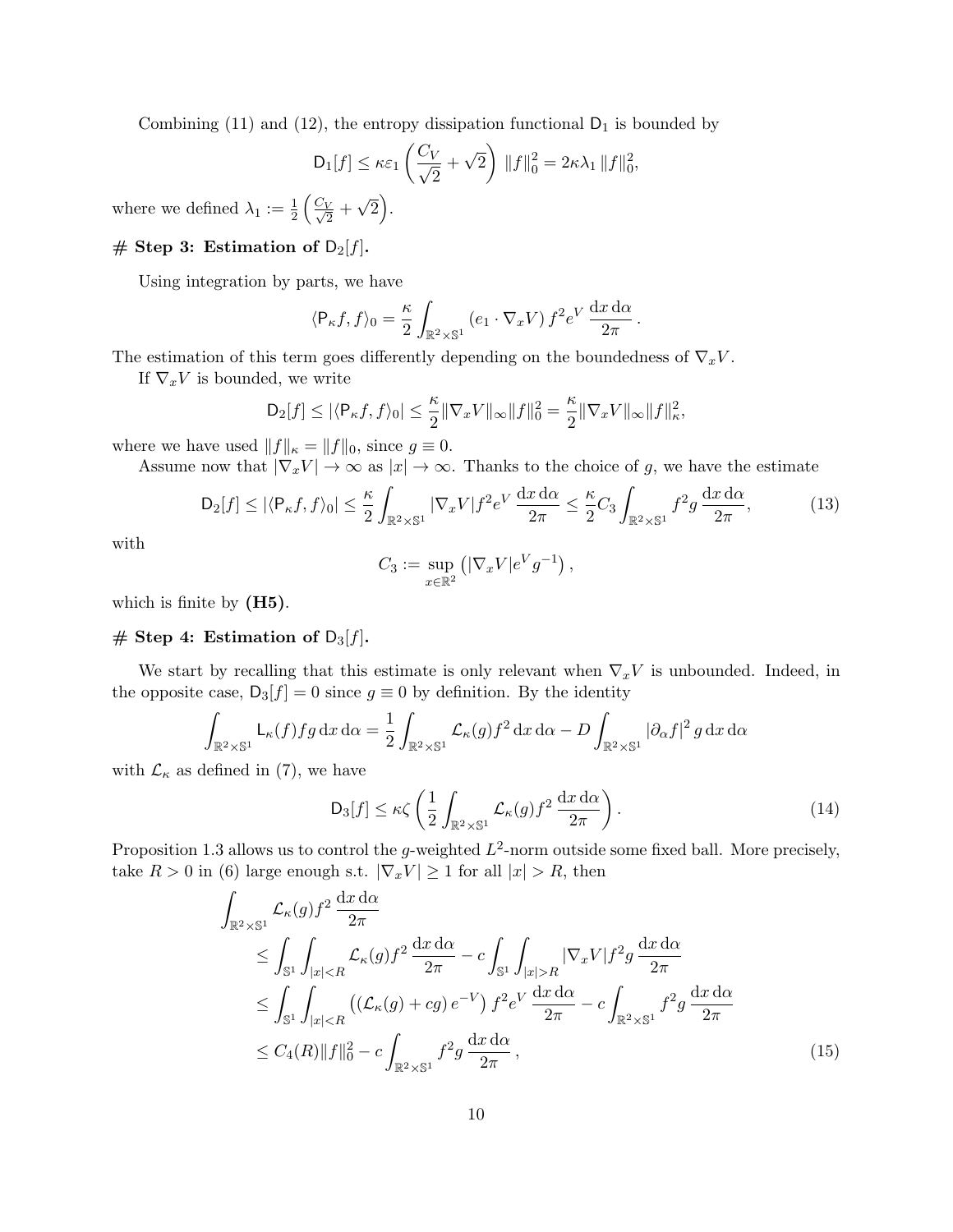where  $C_4(R) := \sup_{|x| \le R} (|\mathcal{L}_{\kappa}(g) + cg|e^{-V}).$ 

**Remark 2.3.** Observe here that one could take advantage of the growth of  $\nabla_x V$  by playing with the cut-off parameter R and keeping track of  $\min_{|x|\geq R} |\nabla_x V|$  in the negative term. It could lead to more optimal constants but we chose instead to vary the parameter  $\zeta$  in front of the coercivity weight g in the measure  $\mu_{\kappa}$  for simplicity.

#### # Step 5: Putting the four previous steps together.

Combine the previous steps into

$$
D_0[f] + D_1[f] \leq (\varepsilon_1 - D) ||(1 - \Pi)f||_0^2 + \varepsilon_1 \lambda_2 ||(1 - \Pi)f||_0 ||\Pi f||_0
$$
  
\n
$$
- \varepsilon_1 \gamma_2 \left( ||\Pi f||_0^2 - M_f^2 \right) + 2\kappa \lambda_1 ||f||_0^2
$$
  
\n
$$
= -(D - \varepsilon_1 - 2\kappa \lambda_1) ||(1 - \Pi)f||_0^2 + \varepsilon_1 \lambda_2 ||(1 - \Pi)f||_0 ||\Pi f||_0
$$
  
\n
$$
- (\varepsilon_1 \gamma_2 - 2\kappa \lambda_1) ||\Pi f||_0^2 + \varepsilon_1 \gamma_2 M_f^2
$$
  
\n
$$
\leq - \left( D - \varepsilon_1 - 2\kappa \lambda_1 - \frac{\varepsilon_1 \lambda_2 b}{2} \right) ||(1 - \Pi)f||_0^2
$$
  
\n
$$
- \left( \varepsilon_1 \gamma_2 - 2\kappa \lambda_1 - \frac{\varepsilon_1 \lambda_2}{2b} \right) ||\Pi f||_0^2 + \varepsilon_1 \gamma_2 M_f^2
$$
  
\n
$$
\leq - 2\xi(\kappa) ||f||_0^2 + \varepsilon_1 \gamma_2 M_f^2,
$$

by Young's inequality with the choice  $b = \lambda_2/\gamma_2$ , and where we used the fact that  $||(1 - \Pi)f||_0^2 +$  $\|\Pi f\|_0^2 = \|f\|_0^2$ . Here,  $\xi(\kappa)$  is explicit, and given by

$$
\xi(\kappa) := \frac{1}{2} \min \left\{ D - \varepsilon_1 \left( 1 + \frac{\lambda_2^2}{2\gamma_2} \right) , \frac{\varepsilon_1 \gamma_2}{2} \right\} - \kappa \lambda_1
$$

$$
= \frac{D\gamma_2^2}{2\left(\gamma_2^2 + 2\gamma_2 + \lambda_2^2\right)} - \kappa \lambda_1 ,
$$

since the minimum in the first term is realised when the two arguments are equal, fixing  $\varepsilon_1$  =  $2D\gamma_2/\left(\gamma_2^2+2\gamma_2+\lambda_2^2\right)$ . Note that this choice of  $\varepsilon_1$  satisfies  $\varepsilon_1 < D$  and  $\varepsilon_1 < 1$ . Choosing  $\kappa$  small enough ensures  $\xi(\kappa) > 0$ . From this analysis we conclude

$$
D_0[f] + D_1[f] \le -2\xi(\kappa) \|f\|_0^2 + \varepsilon_1 \gamma_2 M_f^2. \tag{16}
$$

Let us now add the control of  $D_2 + D_3$ . If  $\nabla_x V$  is bounded,  $g \equiv 0$  and  $D_3 = 0$ :

$$
\frac{\mathrm{d}}{\mathrm{d}t}\mathsf{G}[f] = \mathsf{D}_0[f] + \mathsf{D}_1[f] + \mathsf{D}_2[f]
$$
\n
$$
\leq -(4\xi(\kappa) - \kappa \|\nabla_x V\|_{\infty}) \frac{1}{2} \|f\|_{\kappa}^2 + \varepsilon_1 \gamma_2 M_f^2
$$
\n
$$
\leq -\gamma_1 \mathsf{G}[f] + \varepsilon_1 \gamma_2 M_f^2
$$

by the norm equivalence (9). Here, we defined

$$
\gamma_1 := \frac{4\xi(\kappa) - \kappa \|\nabla_x V\|_{\infty}}{1 + \varepsilon_1} > 0.
$$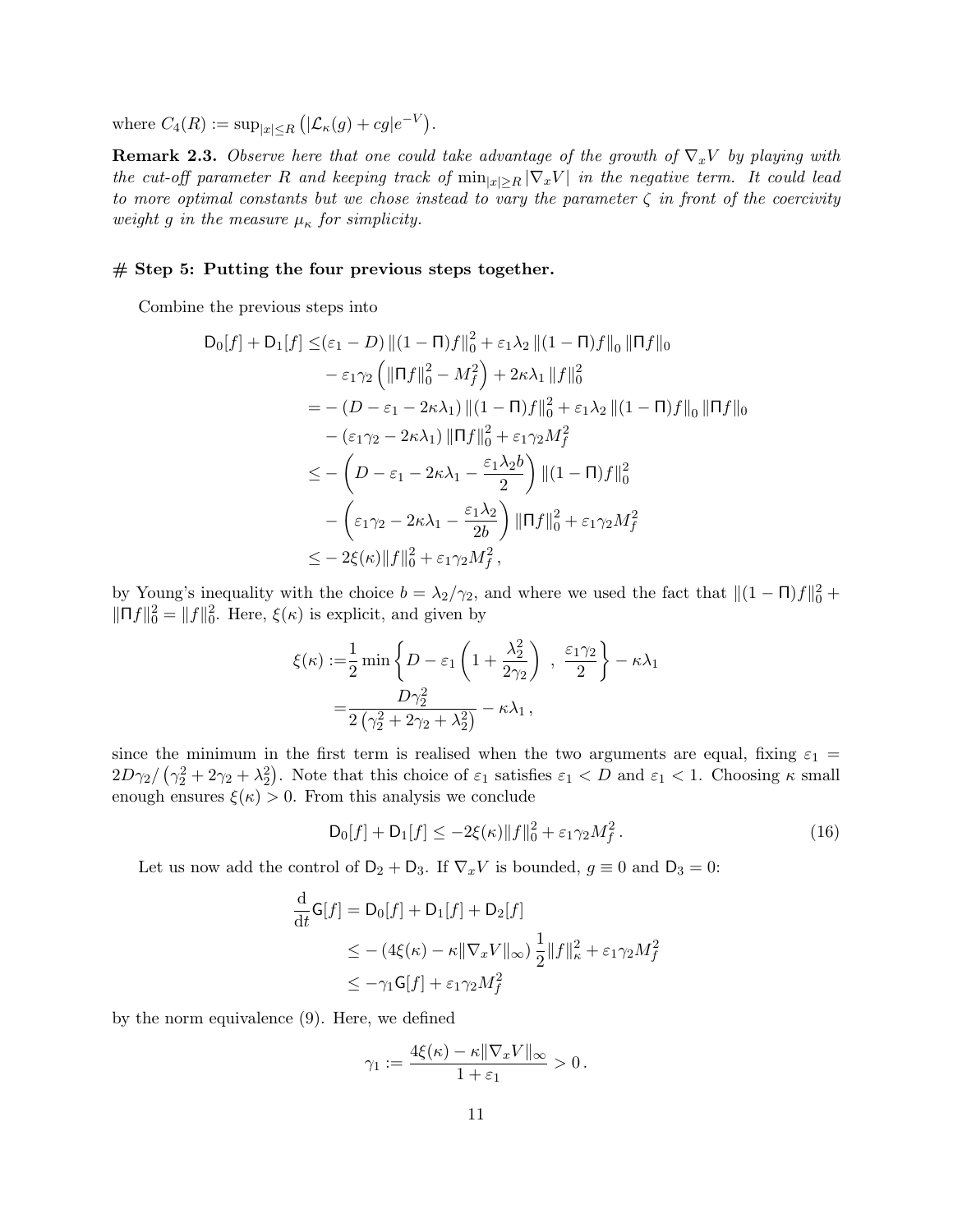When  $\nabla_x V$  is unbounded, (13)-(14)-(15)-(16) imply

$$
\frac{d}{dt}G[f] = D_0[f] + D_1[f] + D_2[f] + D_3[f] \n\leq -2\xi(\kappa) \|f\|_0^2 + \varepsilon_1 \gamma_2 M_f^2 + \frac{\kappa}{2} C_3 \int_{\mathbb{R}^2 \times \mathbb{S}^1} f^2 g \frac{dx \, d\alpha}{2\pi} \n+ \frac{\kappa \zeta}{2} \left( C_4(R) \|f\|_0^2 - c \int_{\mathbb{R}^2 \times \mathbb{S}^1} f^2 g \frac{dx \, d\alpha}{2\pi} \right) \n= -\frac{1}{2} (4\xi(\kappa) - \kappa \zeta C_4(R)) \|f\|_0^2 - \frac{\kappa \zeta}{2} \left( c - \frac{C_3}{\zeta} \right) \int_{\mathbb{R}^2 \times \mathbb{S}^1} f^2 g \frac{dx \, d\alpha}{2\pi} + \varepsilon_1 \gamma_2 M_f^2 \n\leq -\frac{1}{2} \min \left\{ 4\xi(\kappa) - \kappa \zeta C_4(R), c - \frac{C_3}{\zeta} \right\} \|f\|_{\kappa}^2 + \varepsilon_1 \gamma_2 M_f^2 \n\leq -\gamma_1 G[f] + \varepsilon_1 \gamma_2 M_f^2
$$

again by norm equivalence (9), and where we defined

$$
\gamma_1 := \frac{1}{1+\varepsilon_1} \min \left\{ 4\xi(\kappa) - \kappa \zeta C_4(R), c - \frac{C_3}{\zeta} \right\} > 0.
$$

This requires  $\zeta > 0$  to be large enough, and the upper bound for  $\kappa$  should be chosen accordingly:

$$
\zeta > \frac{C_3}{c}, \qquad 4\xi(\kappa) - \kappa \zeta C_4(R) > 0.
$$

In order to maximise the rate of convergence to equilibrium given  $\kappa$ , D and V, one can optimise  $\gamma_1$  over  $\zeta$  whilst respecting the above constraints.

**Remark 2.4.** The condition  $\gamma_1 > 0$  translates into an explicit upper bound on κ. More precisely, we require  $\xi(\kappa) > \kappa u/4$  where  $u := \|\nabla_x V\|_{\infty}$  in the case of a bounded potential gradient, and  $u := \zeta C_4(R)$  otherwise. This condition is satisfied for small enough  $\kappa$ :

$$
0 \le \kappa < \frac{\varepsilon_1 \gamma_2}{(4\lambda_1 + u)} = \frac{2D\gamma_2^2}{(4\lambda_1 + u)(\gamma_2^2 + 2\gamma_2 + \lambda_2^2)}
$$

which also implies  $\xi(\kappa) > 0$ . Recall that Proposition 1.3 requires  $\kappa < 1/3$  in the case of unbounded potential gradients. These conditions provide a range of  $\kappa$  for which Proposition 2.1 holds.

### 3 The coercivity weight  $q$

In this section, we define the function  $g$  in such a way that it allows us to control the loss of weight in the perturbation operator  $P_{\kappa}$ . When  $\nabla_x V$  is bounded, we do not need any extra weight since then we may control the perturbation thanks to the stationary weight  $e^V$ , and so we set  $g \equiv 0$  in that case. When it is not, Proposition 1.3 provides a suitable weight function  $g$  by constructive methods.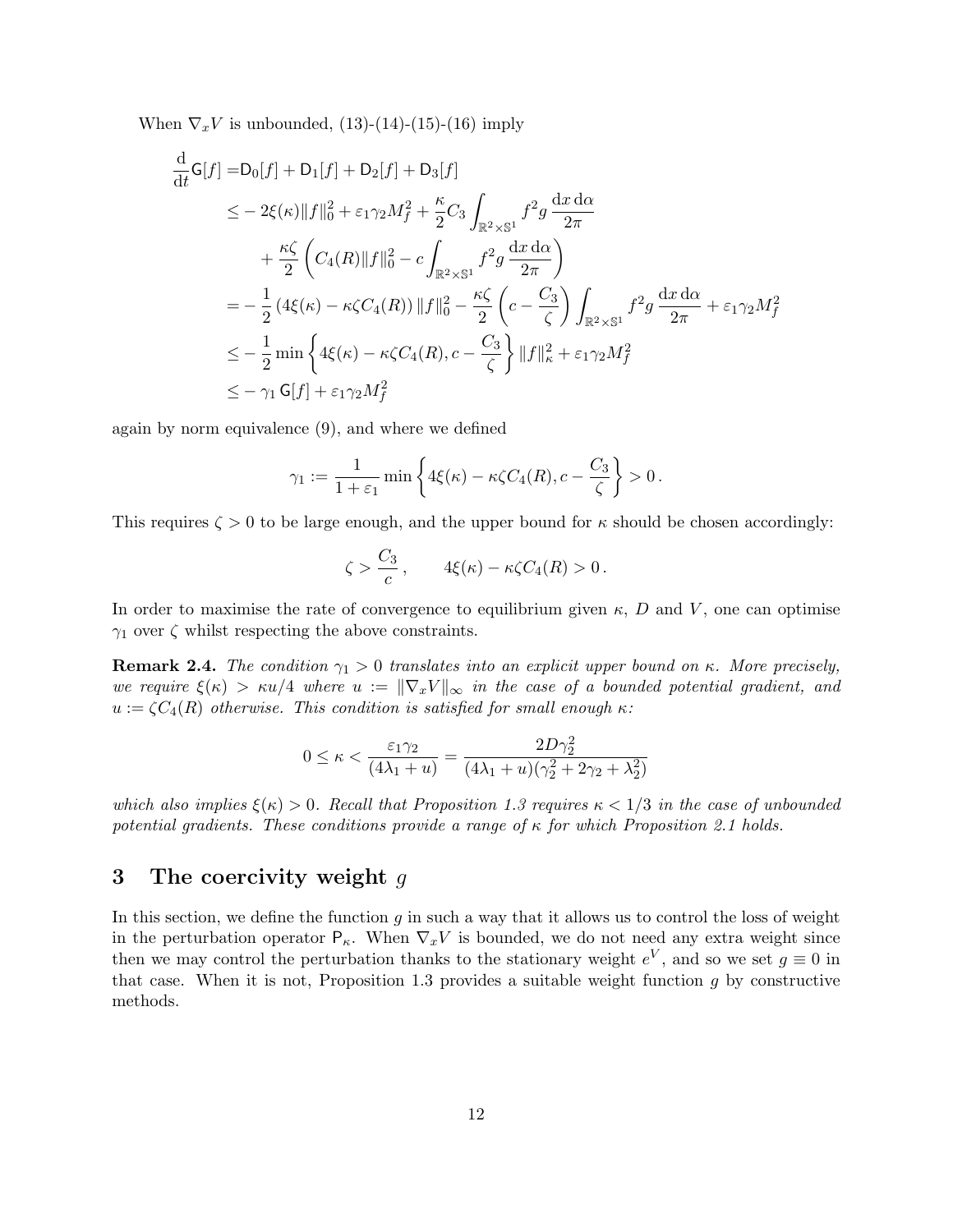#### 3.1 Proof of Proposition 1.3

The proof is strongly inspired from [12], however our weight is different since we work in an  $L^2$ framework rather than in an  $L^1$  one. Assuming  $\nabla_x V$  is unbounded, we seek a weight g of the form

$$
g(x, \alpha) = \exp\left(\beta V(x) + |\nabla_x V(x)| \Gamma\left(\tau(\alpha) \cdot \frac{\nabla_x V(x)}{|\nabla_x V(x)|}\right)\right),
$$

where the parameter  $\beta > 1$  and the function  $\Gamma \in C^1([-1,1])$ ,  $\Gamma > 0$  are to be determined. We define

$$
Y(x,\alpha) := \tau(\alpha) \cdot \frac{\nabla_x V(x)}{|\nabla_x V(x)|}, \qquad Y^{\perp}(x,\alpha) := \tau^{\perp}(\alpha) \cdot \frac{\nabla_x V(x)}{|\nabla_x V(x)|},
$$

and split the proof into four steps: 1) we rewrite statement (6) using the explicit expression of the weight g, 2) we simplify the obtained expression using assumption  $(H5)$ , 3) we prove the equivalent statement obtained in Step 2 by defining a suitable choice of  $\Gamma(\cdot)$  and  $\beta$ , and 4) we demonstrate that it is indeed possible to choose suitable parameters for the calculations in Step 3 to hold, fixing explicit expressions where possible.

#### $#$  Step 1: Rewriting the weight estimate  $(6)$ .

Applying the operator  $\mathcal{L}_{\kappa}$  defined in (7) to g, we can compute explicitly

$$
\frac{\mathcal{L}_{\kappa}(g)}{g} = D \left( |\nabla_x V| \partial_{\alpha \alpha} \Gamma(Y) + |\nabla_x V|^2 | \partial_{\alpha} \Gamma(Y) |^2 \right) \n+ (\tau(\alpha) + \kappa e_1) \cdot (\beta \nabla_x V + \nabla_x (|\nabla_x V| \Gamma(Y))) \n- |\nabla_x V|^2 Y^{\perp} \partial_{\alpha} \Gamma(Y) - |\nabla_x V| Y.
$$

Since

$$
\partial_{\alpha}\Gamma = Y^{\perp}\Gamma'(Y)
$$
 and  $\partial_{\alpha\alpha}\Gamma = \partial_{\alpha}\left(Y^{\perp}\Gamma'(Y)\right) = -Y\Gamma'(Y) + |Y^{\perp}|^2\Gamma''(Y)$ ,

we get

$$
\frac{\mathcal{L}_{\kappa}(g)}{g} = D\left(|\nabla_x V| \left(-Y\Gamma'(Y) + |Y^{\perp}|^2 \Gamma''(Y)\right) + |\nabla_x V|^2 |Y^{\perp}|^2 \left(\Gamma'(Y)\right)^2\right) \n+ (\tau(\alpha) + \kappa e_1) \cdot (\beta \nabla_x V + \nabla_x (|\nabla_x V| \Gamma(Y))) \n- |\nabla_x V|^2 |Y^{\perp}|^2 \Gamma'(Y) - |\nabla_x V|Y \n= (\beta - 1 - D\Gamma'(Y)) |\nabla_x V|Y + \kappa \beta e_1 \cdot \nabla_x V + (\tau(\alpha) + \kappa e_1) \cdot \nabla_x (|\nabla_x V| \Gamma(Y)) \n+ |Y^{\perp}|^2 \left(D|\nabla_x V| \Gamma''(Y) + |\nabla_x V|^2 \left[D\left(\Gamma'(Y)\right)^2 - \Gamma'(Y)\right]\right).
$$

In order to see which  $\Gamma$  to choose, let us divide by  $|\nabla_x V|$  and denote the diffusion and transport part by

$$
\text{diff}(x,\alpha) := (\tau(\alpha) + \kappa e_1) \cdot \frac{\nabla_x (|\nabla_x V| \Gamma(Y))}{|\nabla_x V|}, \qquad \text{tran}(x) := \frac{e_1 \cdot \nabla_x V}{|\nabla_x V|}.
$$

Now, we can rewrite the statement of Proposition 1.3: we seek a positive constant  $c > 0$  and a radius  $R > 0$  such that for any  $\alpha \in \mathbb{S}^1$  and  $|x| > R$ ,

$$
(\beta - 1 - D\Gamma'(Y))Y + \kappa \beta \text{tran}(x) + \text{diff}(x, \alpha)
$$

$$
+ |Y^{\perp}|^2 \left( D\Gamma''(Y) + |\nabla_x V| \left[ D\left( \Gamma'(Y) \right)^2 - \Gamma'(Y) \right] \right) \leq -c.
$$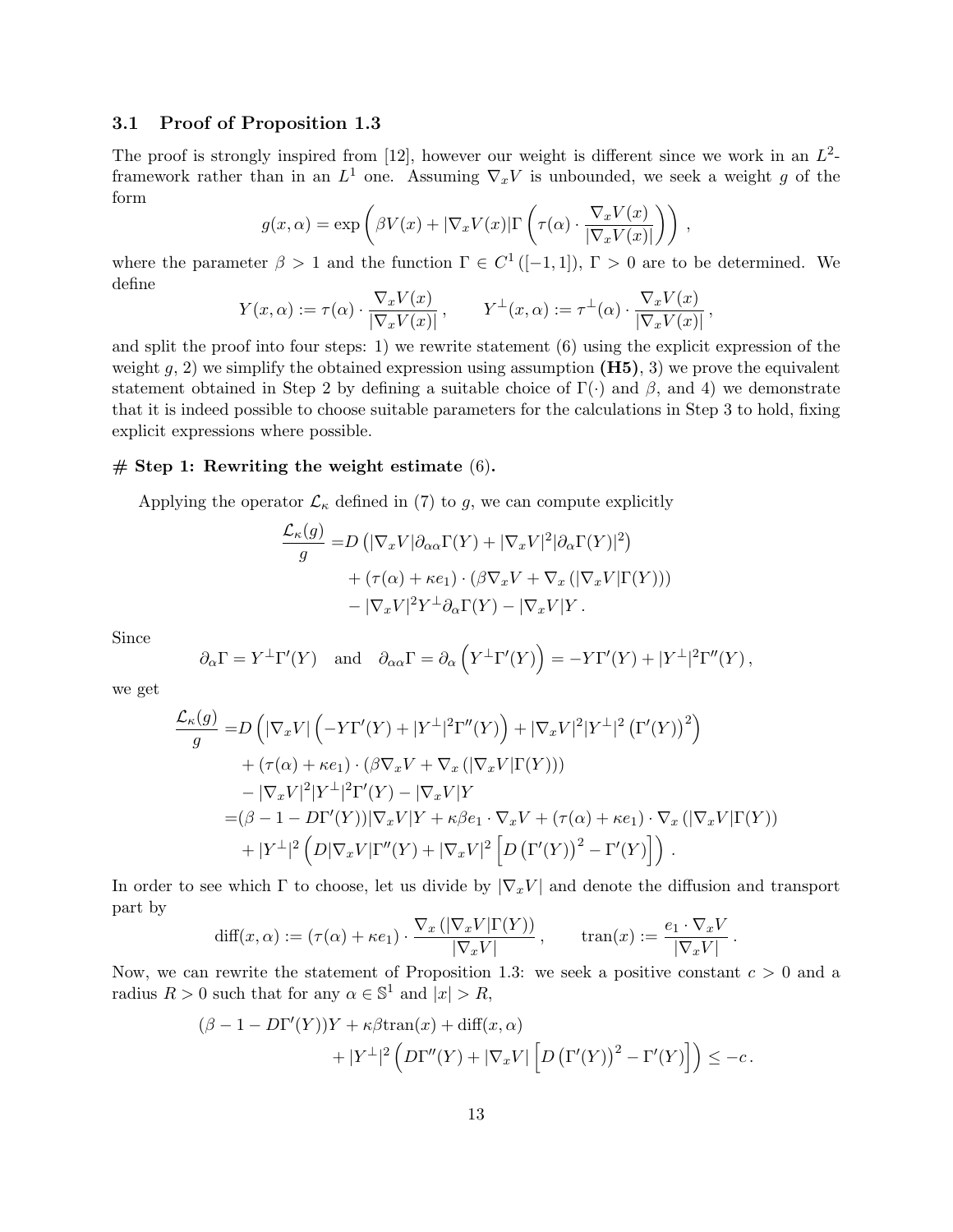To achieve this bound, note that  $|Y| \leq 1$  and  $|\text{tran}| \leq 1$  for all  $(x, \alpha) \in \mathbb{R}^2 \times \mathbb{S}^1$ .

#### $#$  Step 2: Simplifying the weight estimate.

Further, the diffusion term diff( $\cdot$ ) can be made arbitrarily small outside a sufficiently large ball. Indeed,

$$
\text{diff}(x,\alpha) = (\tau + \kappa e_1) \cdot \left[ \Gamma' \left( Y \right) \nabla_x Y + \Gamma \left( Y \right) \frac{\nabla_x (|\nabla_x V|)}{|\nabla_x V|} \right],
$$

and both  $|\nabla_x Y|$  and  $|\nabla_x (|\nabla_x V|)|/|\nabla_x V|$  converge to zero as  $|x| \to \infty$  by assumption (H5), and  $\Gamma$ is bounded. In other words, using the fact that the potential gradient is unbounded, it remains to show that we can find constants  $\gamma > \kappa \beta > 0$  and a radius  $r_1 > 0$  such that

$$
\forall |x| > r_1, \quad (\beta - 1 - D\Gamma')Y + |Y^{\perp}|^2 \left( D\Gamma'' + |\nabla_x V| \left[ D(\Gamma')^2 - \Gamma' \right] \right) \leq -\gamma. \tag{17}
$$

Then we can choose  $r_2 > 0$  such that

$$
|x| > r_2 \implies \forall \alpha \in \mathbb{S}^1, \text{ diff}(x, \alpha) \le \frac{\gamma - \kappa \beta}{2},
$$

and we conclude for the statement of Proposition 1.3 with  $R := \max\{r_1, r_2\}$  and  $c := (\gamma - \kappa \beta)/2 > 0$ .

#### $#$  Step 3: Proof of the weight estimate.

Proving (17) can be done by an explicit construction. We define  $\Gamma' \in C^0([-1, 1])$  piecewise,



where  $0 < \delta^{-} < \delta^{+} < 1/D$  and  $\varepsilon_0 \in (0,1)$  are to be determined. With this choice of  $\Gamma'$ , we can ensure that  $\Gamma$  is strictly positive in the interval  $[-1, 1]$ . Now, let us show that there exist suitable choices of  $\gamma$  and  $\beta$  for the bound (17) to hold. More precisely, we choose a suitable  $\beta$  such that  $(\beta - 1)/D \in (\delta^-, \delta^+)$  and  $0 < \gamma < \tilde{\gamma}$ , defining  $\gamma := \varepsilon_0 (1 + D\delta^+ - \beta)$  and  $\tilde{\gamma} := \varepsilon_0 (\beta - 1 - D\delta^-)$ . We split our analysis into cases:

• Assume  $Y > \varepsilon_0$ . Then the LHS of (17) can be bounded as follows:

$$
(\beta - 1 - D\delta^+)Y + \delta^+ (D\delta^+ - 1) |\nabla_x V||Y^\perp|^2 < (\beta - 1 - D\delta^+) \varepsilon_0 = -\gamma.
$$

• Assume  $Y < -\varepsilon_0$ . Then the LHS of (17) can be bounded as follows:

$$
(\beta - 1 - D\delta^{-})Y + \delta^{-} (D\delta^{-} - 1) |\nabla_x V||Y^{\perp}|^2 < -(\beta - 1 - D\delta^{-})\varepsilon_0 = -\tilde{\gamma}.
$$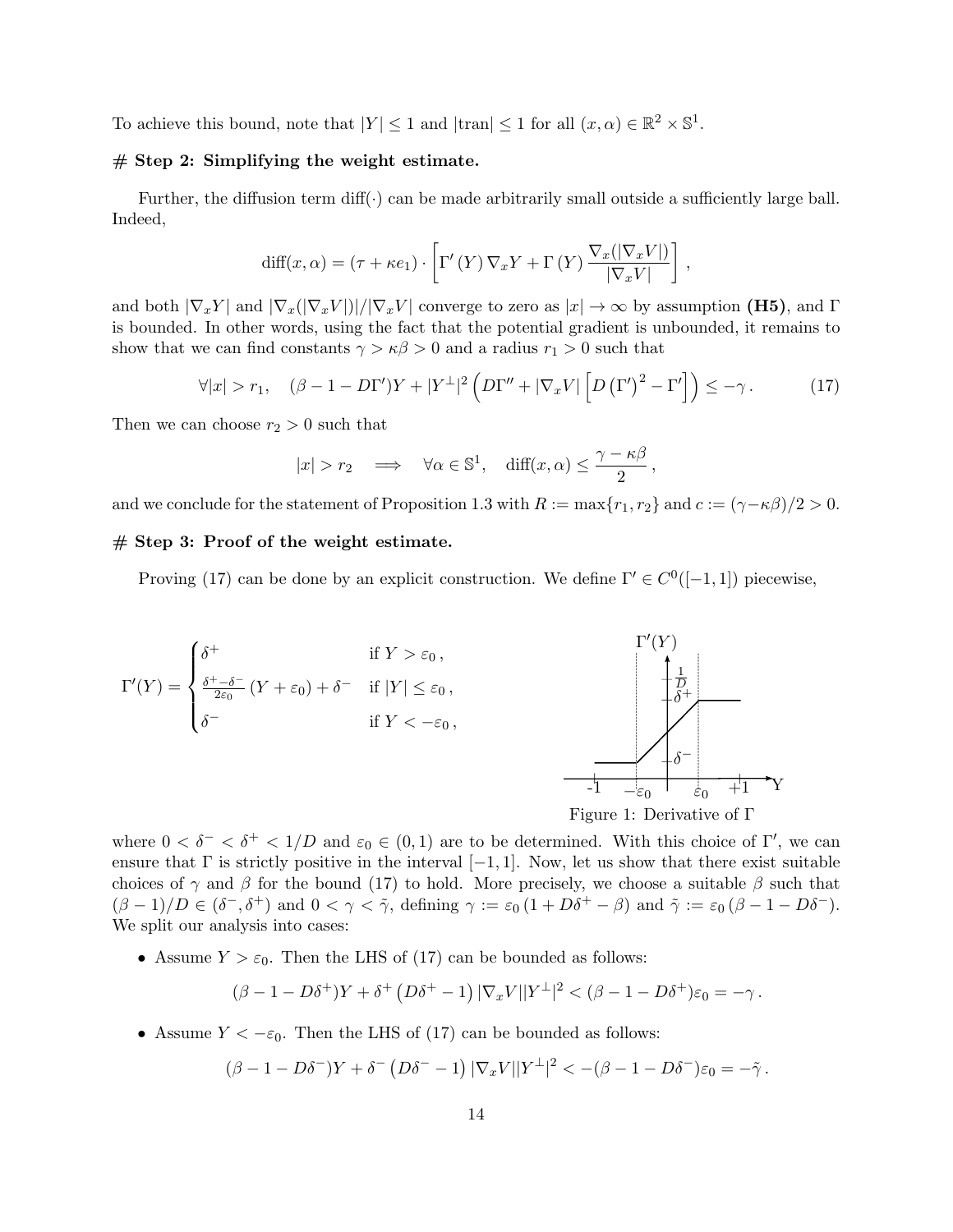• Assume  $|Y| \leq \varepsilon_0$ . Since  $1 = |Y|^2 + |Y^{\perp}|^2$ , we have  $|Y^{\perp}|^2 \geq 1 - \varepsilon_0^2$ . Further, setting

$$
h=aY+b\in (\delta^-,\delta^+)\,,\quad a:=\frac{\delta^+-\delta^-}{2\varepsilon_0}\,,\quad b:=\frac{\delta^++\delta^-}{2}\,,
$$

we have  $\Gamma' = h$  and  $Dh^2 - h \leq D\delta^-(\delta^+ - 1/D)$ . Now, using the fact that the potential gradient is unbounded, we can find a radius  $r_1 > 0$  large enough such that for all  $|x| > r_1$ ,

$$
\frac{D(\delta^+ - \delta^-)}{2\varepsilon_0} - D\delta^- \left(\frac{1}{D} - \delta^+\right) |\nabla_x V| < -\frac{2\tilde{\gamma}}{(1 - \varepsilon_0^2)}.
$$

Putting these estimates together, we obtain for  $|x| > r_1$ :

$$
\begin{split} &(\beta-1-Dh)Y+|Y^\perp|^2\left(\frac{D(\delta^+-\delta^-)}{2\varepsilon_0}+|\nabla_x V|\left[Dh^2-h\right]\right)\\ &\leq(\beta-1-D\delta^-)\varepsilon_0+|Y^\perp|^2\left(\frac{D(\delta^+-\delta^-)}{2\varepsilon_0}+|\nabla_x V|\left[D\delta^-\left(\delta^+-\frac{1}{D}\right)\right]\right)\\ &\leq\tilde\gamma+(1-\varepsilon_0^2)\left(\frac{D(\delta^+-\delta^-)}{2\varepsilon_0}+|\nabla_x V|\left[D\delta^-\left(\delta^+-\frac{1}{D}\right)\right]\right)\leq-\tilde\gamma\,. \end{split}
$$

#### # Step 4: Choice of parameters.

We now come back to the choice of  $\delta^-, \delta^+, \varepsilon_0, \beta$  such that  $\kappa\beta < \gamma$  and  $0 < \gamma < \tilde{\gamma}$  hold true. More precisely, these two constraints translate into the following bound on  $\beta$ :

$$
1 + D\left(\frac{\delta^+ + \delta^-}{2}\right) < \beta < \left(\frac{\varepsilon_0}{\kappa + \varepsilon_0}\right) \left(1 + D\delta^+\right) \,. \tag{18}
$$

It is easy to see that this bound also implies  $1 + D\delta^- < \beta < 1 + D\delta^+$  as required. However, for this to be possible we need to choose  $\varepsilon_0$  such that  $LHS < RHS$ , in other words,

$$
\kappa \left( \frac{2+D(\delta^+ + \delta^-)}{D(\delta^+ - \delta^-)} \right) < \varepsilon_0 \,. \tag{19}
$$

Since  $\varepsilon_0$  has to be less than 1 and  $D(\delta^+ - \delta^-)/(2 + D(\delta^+ + \delta^-)) < 1/3$ , this bound is only possible if  $\kappa \in (0, 1/3)$ ; then it remains to choose  $0 < \delta^- < \delta^+ < 1/D$  such that

$$
\kappa < \frac{D\left(\delta^{+} - \delta^{-}\right)}{2 + D\left(\delta^{+} + \delta^{-}\right)} \in \left(0, \frac{1}{3}\right) \,. \tag{20}
$$

To satisfy all these constraints, we make the choice of parameters (for  $\kappa < 1/3$ ):

$$
\delta^+ := \frac{3(1+\kappa)}{4D}, \qquad \delta^- := \frac{(1-3\kappa)}{4D}.
$$

Then (20) holds true, and we can fix  $\varepsilon_0 \in (0,1)$  to satisfy (19):

$$
\varepsilon_0 := \frac{1}{2} \left( 1 + \kappa \left( \frac{2 + D \left( \delta^+ + \delta^- \right)}{D \left( \delta^+ - \delta^- \right)} \right) \right) = \frac{1}{2} \left( \frac{1 + 9\kappa}{1 + 3\kappa} \right) .
$$

Finally, we choose  $\beta$  satisfying (18) as follows:

$$
\beta := \frac{1}{2} \left[ 1 + D \left( \frac{\delta^+ + \delta^-}{2} \right) + \left( \frac{\varepsilon_0}{\kappa + \varepsilon_0} \right) \left( 1 + D \delta^+ \right) \right]
$$
  
=  $\frac{3}{4} + \frac{(1 + 9\kappa)(7 + 3\kappa)}{8(6\kappa^2 + 11\kappa + 1)} \in (1, 2).$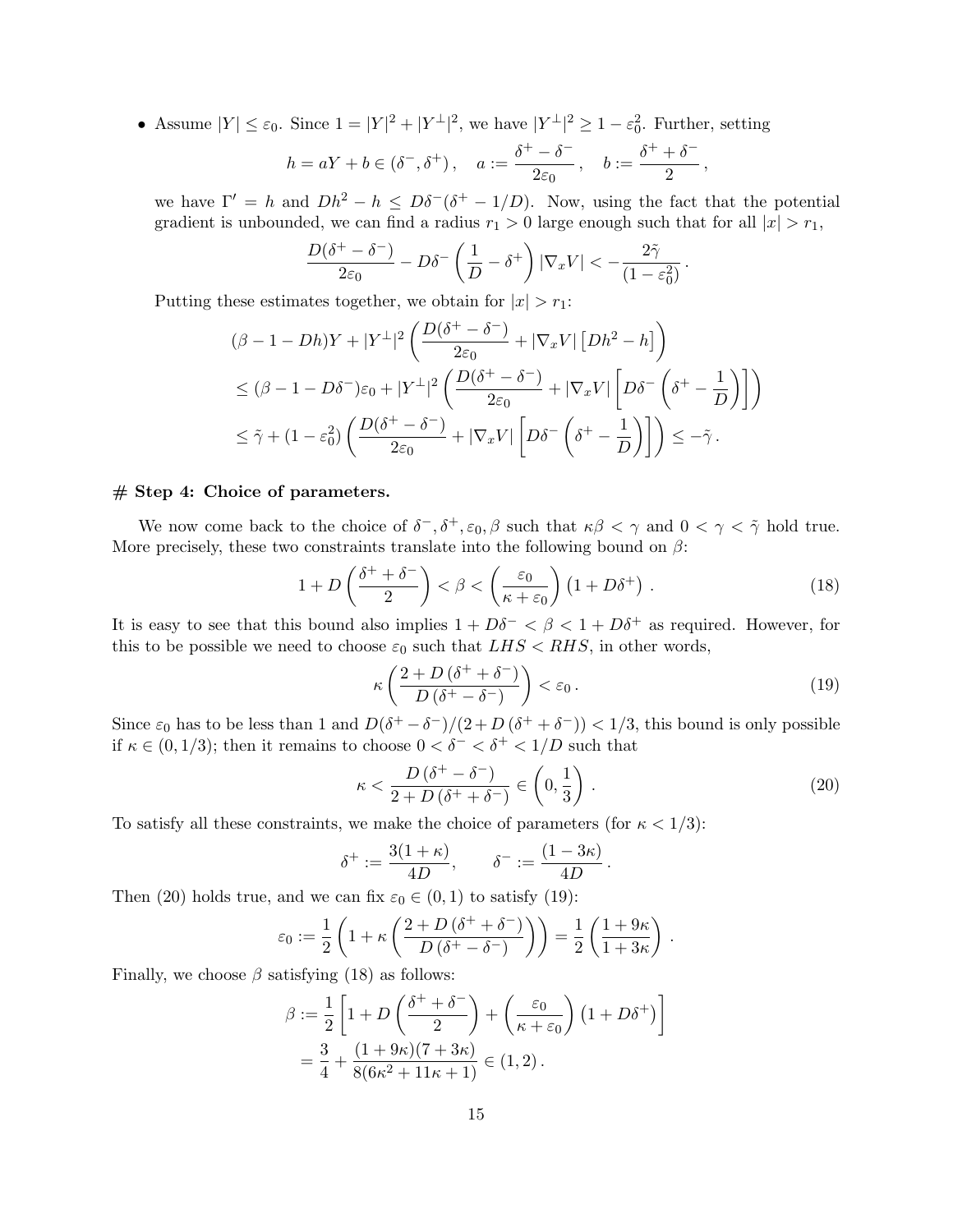## 4 Existence and uniqueness of a steady state

#### 4.1 Existence of a  $C_0$ -semigroup

The proof of the next theorem relies on the a priori estimates from Section 2.

**Theorem 4.1.** The linear operator  $L_{\kappa}$  :  $\mathcal{D}(L_{\kappa}) \to L^2(d\mu_{\kappa})$  defined in (5) is the infinitesimal generator of a  $C_0$ -semigroup  $(S_t)_{t\geq 0}$  on  $L^2(\mathrm{d}\mu_\kappa)$ .

*Proof.* Let us denote by  $L^*_{\kappa}$  the adjoint of  $L_{\kappa}$  in  $L^2(d\mu_{\kappa})$ . Both domains  $\mathcal{D} (L_{\kappa})$  and  $\mathcal{D} (L^*_{\kappa})$  contain the core C and are dense. The operator  $\mathsf{L}_{\kappa}$  is closable in  $L^2(\mathrm{d}\mu_{\kappa})$ . To see this, take a sequence  $(f_n)_{n\in\mathbb{N}}\in\mathcal{D}(\mathsf{L}_{\kappa})$  converging to zero in  $L^2(\mathrm{d}\mu_{\kappa})$  such that the sequence  $(\mathsf{L}_{\kappa}f_n)_{n\in\mathbb{N}}$  converges to some limit  $h \in L^2(\mathrm{d}\mu_\kappa)$ . Then for any test function  $\varphi \in \mathcal{C}$ ,

$$
\left\langle \varphi \, , \, {\mathsf L}_\kappa f_n \right\rangle_\kappa = \left\langle {\mathsf L}_\kappa^* \varphi \, , \, f_n \right\rangle_\kappa \to 0 \qquad \text{as } n \to \infty \, .
$$

Since the left-hand side converges to  $\langle \varphi, h \rangle_{\kappa}$  for all  $\varphi \in \mathcal{C}$ , we conclude  $h \equiv 0$  a.e., and so  $\mathsf{L}_{\kappa}$ is closable. Similarly,  $L^*_{\kappa}$  is closable. We denote by  $\tilde{L}_{\kappa}$  and  $\tilde{L}^*_{\kappa}$  some closed extensions of  $L_{\kappa}$  and  $\mathsf{L}_{\kappa}^{*}$ , respectively. Lumer-Phillips Theorem in the form [16, Corollary 4.4] states that an operator  $\tilde{\mathsf{L}}$ generates a  $C_0$ -semigroup if L is closed and both L and L<sup>∗</sup> are dissipative. Since the core C is dense in both  $\mathcal{D}(\tilde{\mathsf{Q}}_{\kappa})$  and  $\mathcal{D}(\tilde{\mathsf{Q}}_{\kappa}^{*})$ , which in turn are both dense in  $L^2(\mathrm{d}\mu_{\kappa})$ , then for any constant  $C>0$ ,  $\tilde{\mathsf{L}}_{\kappa} - C\mathsf{Id}$  is dissipative if and only if  $\tilde{\mathsf{L}}_{\kappa}^* - C\mathsf{Id}$  is dissipative. Therefore, it remains to show that  $\tilde{\mathsf{L}}_{\kappa} - C \mathsf{Id}$  is dissipative for some  $C > 0$ . Since the restriction of  $\tilde{\mathsf{L}}_{\kappa}$  to C is  $\mathsf{L}_{\kappa}$ , it is enough to prove that  $L_{\kappa} - C I d$  is dissipative on C for some constant  $C > 0$ . The estimates in Section 2 show that there exists  $C > 0$  s.t.

$$
\forall f \in \mathcal{C}, \qquad \left\langle \mathsf{L}_{\kappa} f \, , \, f \right\rangle_{\kappa} \leq C \|f\|_{\kappa}^2
$$

for some explicit constant  $C > 0$ , which concludes the proof.

#### 4.2 Proof of Theorem 1.4

Proposition 2.1 is the key ingredient to deduce existence of a unique steady state. The set

$$
\mathcal{B} := \left\{ f \in L^2(\mathrm{d}\mu_\kappa) \, : \, \mathsf{G}[f] \le \frac{\gamma_2}{\gamma_1}, \, f \ge 0, \, M_f = 1 \right\}
$$

is convex and bounded in  $L^2(d\mu_{\kappa})$  by the norm equivalence (9). By Theorem 4.1, the operator  $\mathsf{L}_{\kappa}$ generates a  $\mathcal{C}_0$ -semigroup  $(S_t)_{t>0}$ . Then let us show that B is invariant under the action of  $(S_t)_{t>0}$ . Integrating in time the hypocoercivity estimate (10) in Proposition 2.1 for any  $f_{\text{in}} \in L^2(\mathrm{d}\mu_\kappa)$  with mass 1, we obtain the bound

$$
\mathsf{G}[f(t)] \leq \mathsf{G}[f_{\rm in}]e^{-\gamma_1 t} + \frac{\gamma_2}{\gamma_1} \left(1 - e^{-\gamma_1 t}\right) ,
$$

and thus

$$
\forall t > 0, \qquad \mathsf{G}[f(t)] \leq \max\left\{\mathsf{G}[f_{\text{in}}], \frac{\gamma_2}{\gamma_1}\right\}.
$$

Since in addition,  $(S_t)_{t>0}$  conserves mass and positivity, we conclude  $S_t(\mathcal{B}) \subset \mathcal{B}$  for all times.

 $\Box$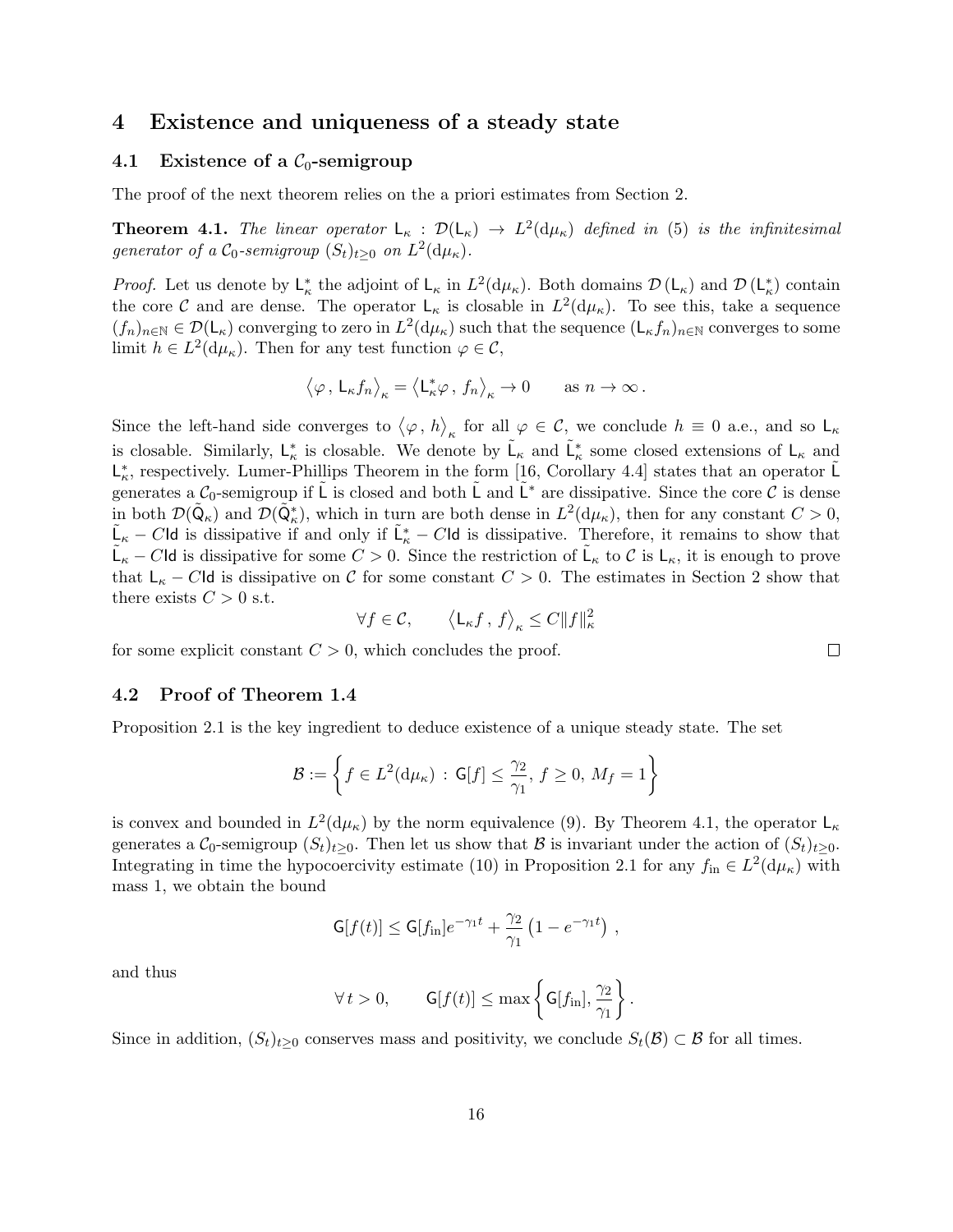Integrate again the hypocoercivity estimate (10) in Proposition 2.1, now for the difference of two solutions with same mass, to get

$$
\mathsf{G}[S_t f - S_t h] \le e^{-\gamma_1 t} \mathsf{G}[f - h]
$$

for any  $t > 0$  and  $f, h \in \mathcal{B}$ . It follows by Banach's fixed-point theorem that there exists a unique  $u^t \in \mathcal{B}$  such that  $S_t(u^t) = u^t$  for each  $t > 0$ . Let  $t_n := 2^{-n}$ ,  $n \in \mathbb{N}$ , and  $u_n := u^{t_n}$ . Then  $S_{2^{-n}}(u_n) = u_n$ , and by repeatedly applying the semigroup property,

$$
\forall k \in \mathbb{N}, \forall m \le n \in \mathbb{N}, \quad S_{k2^{-m}}(u_n) = u_n. \tag{21}
$$

Let us prove that B is weakly compact in  $L^2(\mathrm{d}\mu_\kappa)$ . Consider a sequence  $(f_n)_{n\in\mathbb{N}}\in\mathcal{B}$ . It has a cluster point f for the weak convergence since  $\mathcal B$  is bounded in  $L^2(\mathrm{d}\mu_{\kappa})$ , and the corresponding subsequence is still denoted  $f_n$  for simplicity. By lower semi-continuity of the equivalent norm  $G$ :

$$
\mathsf{G}[f] \leq \liminf_{n \to \infty} \mathsf{G}[f_n] \leq \gamma_2/\gamma_1 \,.
$$

Further, since  $f_n \geq 0$  for all  $n \in \mathbb{N}$ , it follows that  $f \geq 0$  (the set of non-negative functions is a strongly closed convex set, hence weakly closed). It remains to show that the limit  $f$  has mass 1 by preventing loss of mass at infinity. Use Cauchy-Schwarz's inequality and the norm equivalence (9) to get for  $r > 0$ 

$$
(1 + \kappa \zeta) \left( \int_{|x|>r} \Pi f_n \, dx \right)^2 \le \left( \int_{|x|>r} \int_{\mathbb{S}^1} f_n^2 \, e^V \frac{dx d\alpha}{2\pi} \right) \left( \int_{|x|>r} \int_{\mathbb{S}^1} e^{-V} \frac{dx d\alpha}{2\pi} \right) + \kappa \zeta \left( \int_{|x|>r} \int_{\mathbb{S}^1} f_n^2 \, g \frac{dx d\alpha}{2\pi} \right) \left( \int_{|x|>r} \int_{\mathbb{S}^1} g^{-1} \frac{dx d\alpha}{2\pi} \right) \le \|f_n\|_{\kappa}^2 \left( \int_{|x|>r} \int_{\mathbb{S}^1} \left( e^{-V} + g^{-1} \right) \frac{dx d\alpha}{2\pi} \right) \le \left( \frac{2}{1 - \varepsilon_1} \right) \frac{\gamma_2}{\gamma_1} \left( \int_{|x|>r} \int_{\mathbb{S}^1} 2e^{-V} \frac{dx d\alpha}{2\pi} \right).
$$

This shows that

$$
\sup_{n \in \mathbb{N}} \left( \int_{|x|>r} \Pi f_n \, dx \right)
$$
  
\$\leq \left( \left( \frac{4}{(1-\varepsilon\_1)(1+\kappa \zeta)} \right) \left( \frac{\gamma\_2}{\gamma\_1} \right) \right)^{1/2} \left( \int\_{|x|>r} \int\_{\mathbb{S}^1} e^{-V} \, \frac{\mathrm{d}x \mathrm{d}\alpha}{2\pi} \right)^{1/2} \to 0 \quad \text{as } r \to \infty\$,

since  $\int_{\mathbb{R}^2 \times \mathbb{S}^1} e^{-V} \frac{dx d\alpha}{2\pi} = 1$ . Together with  $M_{f_n} = 1$  for all  $n \in \mathbb{N}$ , it follows that  $M_f = 1$ . Hence  $f \in \mathcal{B}$ . The weak compactness of  $\mathcal{B}$  implies the existence of a subsequence  $u_{n_j}$  of  $u_n$  and a function  $u \in \mathcal{B}$  such that  $u_{n_j}$  converges weakly to u in  $L^2(\mathrm{d}\mu_\kappa)$ . Letting  $n_j \to \infty$  in (21) implies that (since  $S_t$  is a continuous operator)

$$
\forall m \in \mathbb{N}, \, \forall k \in \mathbb{N}, \quad S_{k2^{-m}}(u) = u \, .
$$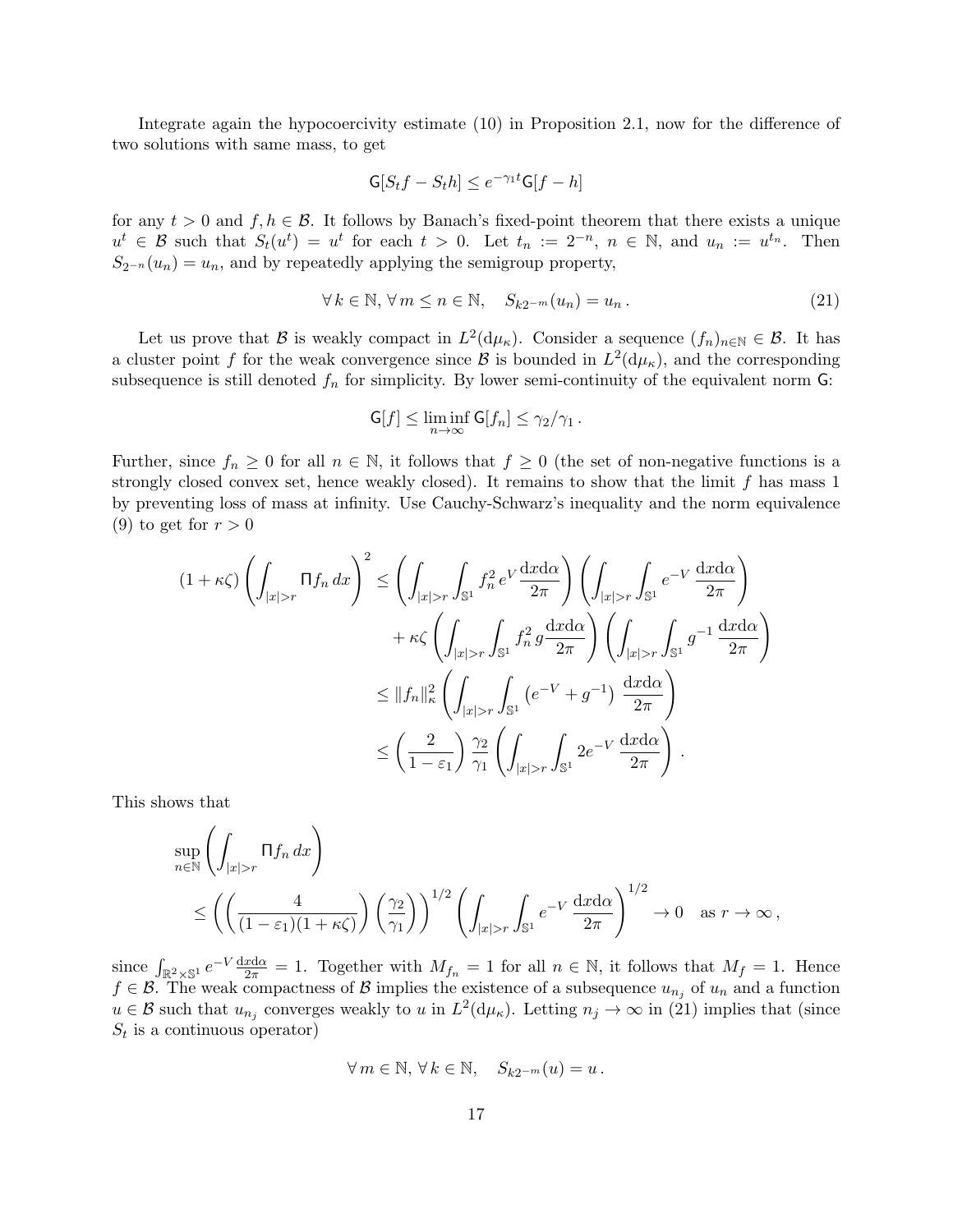Finally the density of the dyadic rationals  ${k2^{-m} : k \in \mathbb{N}, m \in \mathbb{N}}$  in  $(0, +\infty)$  and continuity of  $S_t(u)$  in t for all  $u \in \mathcal{B}$  imply that

$$
\forall t \geq 0, \quad S_t(u) = u.
$$

This shows the existence and uniqueness of a global stationary state  $F_{\kappa} := u \in \mathcal{B}$ .

To complete the proof of Theorem 1.4, we apply the hypocoercivity estimate Proposition 2.1 to the difference between a solution  $f \in L^2(\mathrm{d}\mu_\kappa)$  and the unique stationary state of the same mass,  $M_fF_\kappa$ , to show exponential convergence to equilibrium in  $\|\cdot\|_{\kappa}$ : first of all, we deduce from the contraction estimate (10) that

$$
\mathsf{G}[f(t) - M_f F_\kappa] \leq \mathsf{G}[f_{\rm in} - M_f F_\kappa] e^{-\gamma_1 t},
$$

which allows then to estimate the difference to equilibrium in the  $L^2(\mathrm{d}\mu_{\kappa})$ -norm. Indeed, by norm equivalence, we obtain

$$
||f(t) - M_f F_{\kappa}||_{\kappa}^2 \le \frac{1+\varepsilon_1}{1-\varepsilon_1} ||f_{\rm in} - M_f F_{\kappa}||_{\kappa}^2 e^{-\gamma_1 t}.
$$

Hence, we obtain (8) with rate of convergence  $\lambda_{\kappa} := \gamma_1/2$ .

# 5 Concluding remarks

From our previous estimates, we have that  $G(F_k)$  is uniformly bounded in  $\kappa$  for  $\kappa$  sufficiently small. As a consequence,  $(F_{\kappa})_{\kappa>0}$  is a relatively weakly compact family in  $L^2(\mathrm{d}\mu_{\kappa})$ , and by uniqueness of the stationary state in the case  $\kappa = 0$ , we deduce that  $F_{\kappa} \to F_0$  as  $\kappa \to 0$ . It could also be proved with further work that the optimal (spectral gap) relaxation rate is continuous as  $\kappa \to 0$ .

Working in  $L^2(\mathrm{d}\mu_{\kappa}) \subset L^2(\mathrm{d}\mu_0)$  we are treating the operator  $\mathsf{L}_{\kappa}$  as a small perturbation of the case  $\kappa = 0$  with stationary conveyor belt. The natural space to investigate the convergence to  $F_{\kappa}$ in the case  $\kappa > 0$  however is  $L^2(F_{\kappa}^{-1} dx d\alpha)$ . In this  $L^2$ -space the transport operator  $\mathsf{T} - \mathsf{P}_{\kappa}$  is not skew-symmetric and the collision operator Q is not self-adjoint, so the hypocoercivity method [5] cannot be applied. To get around this, one can split the operator  $L_{\kappa}$  differently into a transport and a collision part following the approach in [1]. More precisely, we can write  $L_{\kappa} = Q - T$  where

$$
\begin{cases}\n\tilde{Q}f = \partial_{\alpha} \left( D\partial_{\alpha}f - \frac{\partial_{\alpha}F_{\kappa}}{F_{\kappa}}f \right), \\
\tilde{T}f = (\tau + \kappa e_1) \cdot \nabla_x f - \partial_{\alpha} \left[ \left( \tau^{\perp} \cdot \nabla_x V + \frac{\partial_{\alpha}F_{\kappa}}{F_{\kappa}} \right) f \right].\n\end{cases}
$$

Then in  $L^2\left(F_\kappa^{-1}\,\mathrm{d} x\,\mathrm{d}\alpha\right)$  the operator  $\tilde{\mathsf{Q}}$  is symmetric and negative semi-definite, and the operator  $\tilde{\mathsf{T}}$ is skew-symmetric. Furthermore, the stationary state  $F_{\kappa}$  lies in the intersection of the kernels of the collision and transport operators, i.e.  $F_{\kappa} \in \text{Ker } \mathsf{Q} \cap \text{Ker } \mathsf{T}$ . The hypocoercivity approach requires microscopic and macroscopic coercivity of  $Q$  and  $T$ . Which then requires as in [1] to control the behaviour of the stationary state at infinity, i.e. for large enough  $|x|$ ,

$$
\forall \alpha \in \mathbb{S}^1, \quad e^{-\sigma_1 V(x)} \le F_\kappa(x, \alpha) \le e^{-\sigma_2 V(x)}
$$

for some constants  $\sigma_1, \sigma_2 > 0$ . If true, this would be an important physical information on the stationary state, but we do not know how to prove it at now. Even with this information at hand, this approach requires that the existence of the stationary state is known a priori. The rate of convergence one obtains in this case may be different from the rate obtained here, and it is not clear which method yields the better rate as both are most likely not optimal.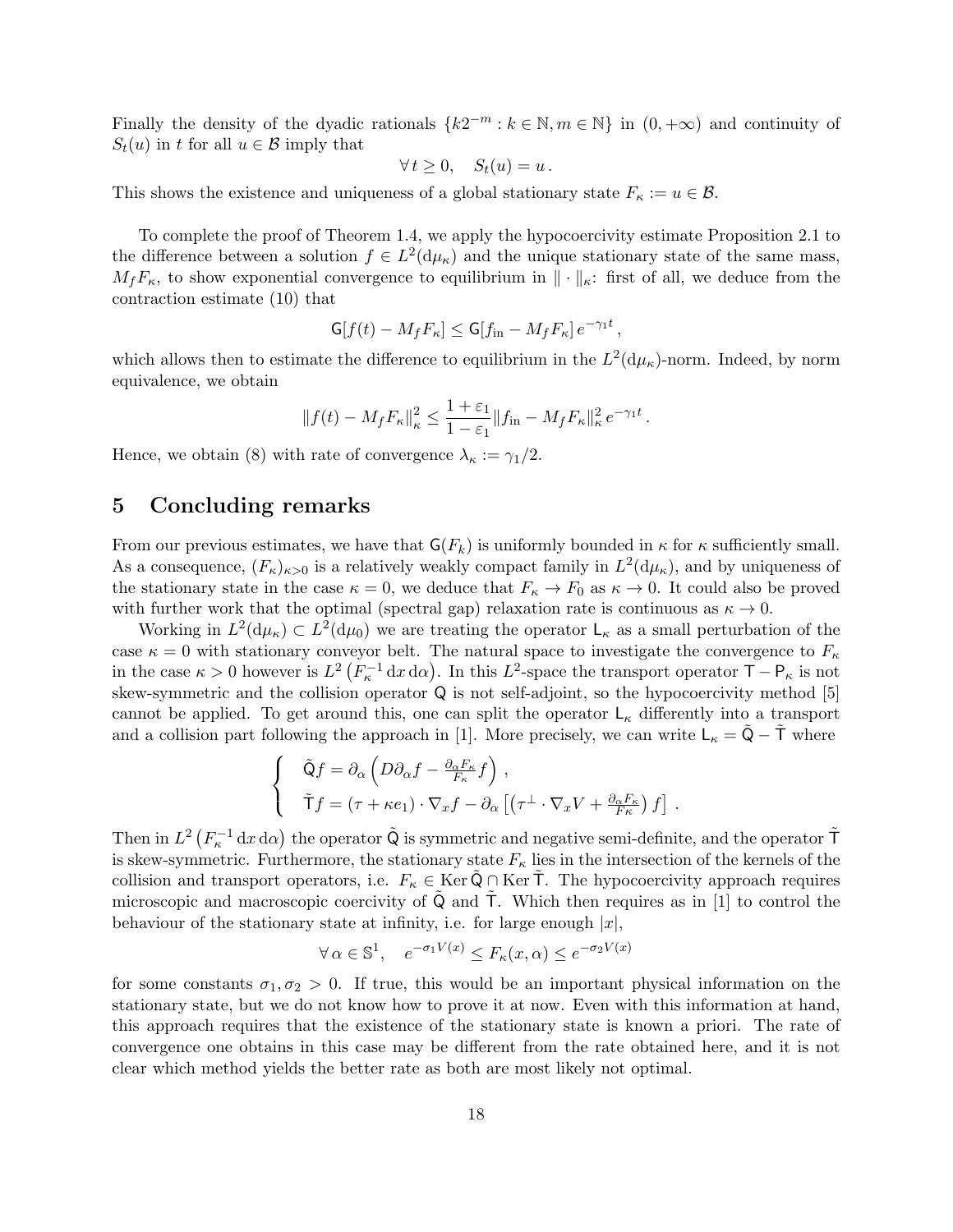# Acknowledgments

EB is very grateful to the University of Cambridge for its sunny hospitality during the second semester of the academic year 2015-2016. EB and CM acknowledge the support of the ERC Grant MATKIT (ERC-2011-StG). FH acknowledges support from the Engineering and Physical Sciences Research Council (UK) grant number EP/H023348/1 for the University of Cambridge Centre for Doctoral Training, the Cambridge Centre for Analysis. The authors are very grateful to the two anonymous referees for very fruitful and detailed comments and remarks.

# References

- [1] V. Calvez, G. Raoul, and C. Schmeiser. Confinement by biased velocity jumps: aggregation of escherichia coli. Kinet. Relat. Models, 8(4):651–666, 2015.
- [2] L. Desvillettes and C. Villani. On the trend to global equilibrium in spatially inhomogeneous entropy-dissipating systems: the linear Fokker-Planck equation. Comm. Pure Appl. Math., 54(1):1–42, 2001.
- [3] L. Desvillettes and C. Villani. On the trend to global equilibrium for spatially inhomogeneous kinetic systems: the Boltzmann equation. Invent. Math., 159(2):245–316, 2005.
- [4] J. Dolbeault, A. Klar, C. Mouhot, and C. Schmeiser. Exponential rate of convergence to equilibrium for a model describing fiber lay-down processes. Appl. Math. Res. Express. AMRX, (2):165–175, 2013.
- [5] J. Dolbeault, C. Mouhot, and C. Schmeiser. Hypocoercivity for linear kinetic equations conserving mass. Trans. Amer. Math. Soc., 367(6):3807–3828, 2015.
- [6] T. Götz, A. Klar, N. Marheineke, and R. Wegener. A stochastic model and associated Fokker-Planck equation for the fiber lay-down process in nonwoven production processes. SIAM J. Appl. Math., 67(6):1704–1717, 2007.
- [7] M. Grothaus, A. Klar, J. Maringer, and P. Stilgenbauer. Geometry, mixing properties and hypocoercivity of a degenerate diffusion arising in technical textile industry.  $arXiv/1203.4502$ , 2012.
- [8] Y. Guo. The Landau equation in a periodic box. Comm. Math. Phys., 231(3):391–434, 2002.
- [9] F. H´erau and F. Nier. Isotropic hypoellipticity and trend to equilibrium for the Fokker-Planck equation with a high-degree potential. Arch. Ration. Mech. Anal., 171(2):151–218, 2004.
- [10] A. Klar, J. Maringer, and R. Wegener. A 3D model for fiber lay-down in nonwoven production processes. Math. Models Methods Appl. Sci., 22(9):1250020, 18, 2012.
- [11] M. Kolb, M. Savov, and A. Wübker. Geometric ergodicity of a hypoelliptic diffusion modelling the melt-spinning process of nonwoven materials. arXiv/1112.6159, 2011.
- [12] M. Kolb, M. Savov, and A. Wübker. (Non-)ergodicity of a degenerate diffusion modeling the fiber lay down process. SIAM J. Math. Anal., 45(1):1–13, 2013.